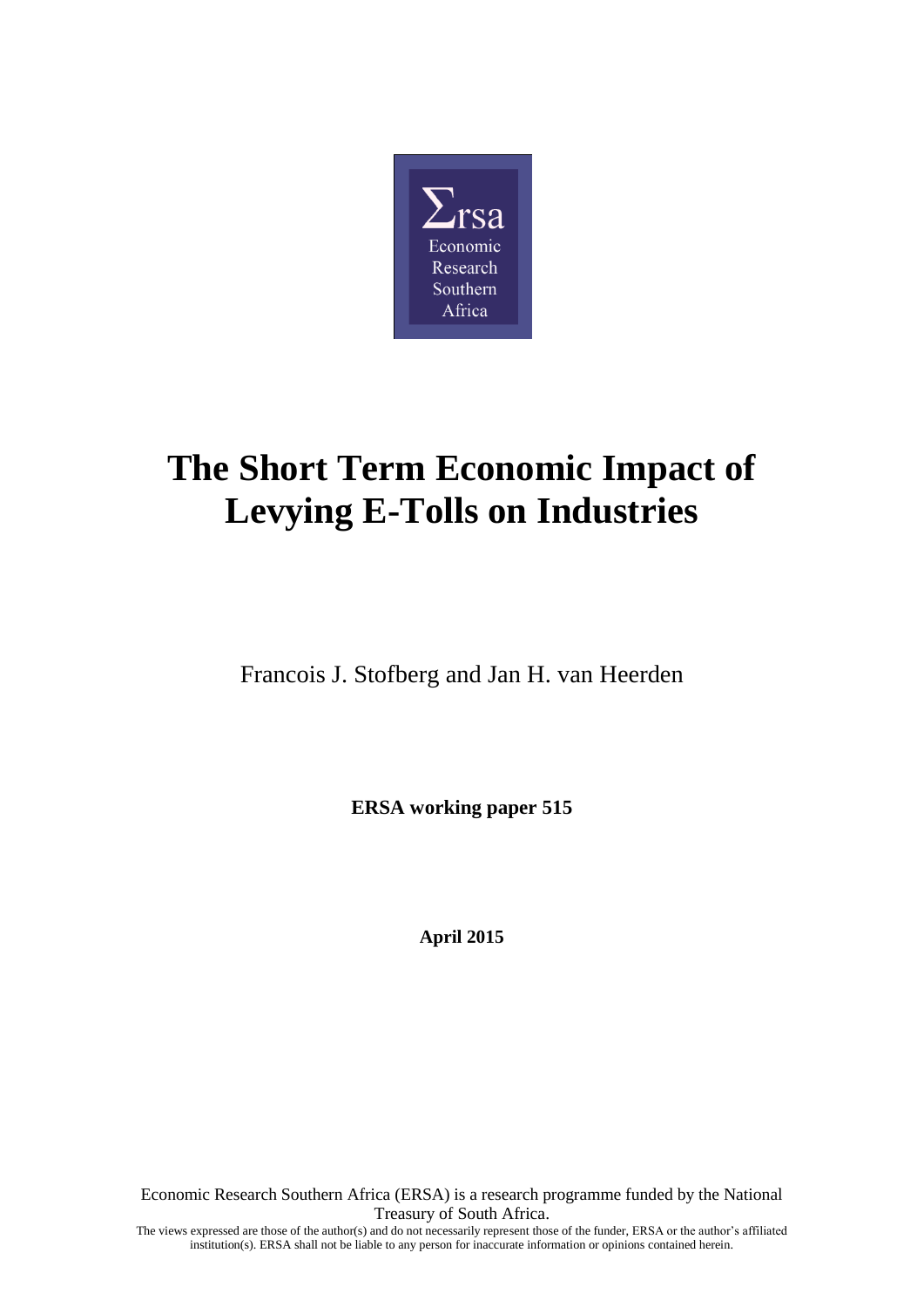## The Short Term Economic Impact of Levying E-Tolls on Industries

Francois J Stofberg and Jan H van Heerden<sup>∗</sup>

April 23, 2015

#### Abstract

TERM<sup>1</sup> is used to analyse the short term regional economic impact of an increase in industries' transport costs when paying E-Tolls. Marketclearing and accounting equations allow regional economies to be represented as an integrated framework; labour adjusts to accommodate increasing transportation costs, and investments change to accommodate capital that is fixed.<sup>2</sup>We concluded that costs from levying E-Tolls on industries are relatively small in comparison to total transport costs, and the impact on economic aggregates and most industries are negligible: investments  $(-0.404\%)$ , GDP  $(-0.01)$ , CPI  $(-0.10\%)$ . This is true even when considering costs and benefits on industries as well as consumers. Industries that experienced the greatest decline in output were transport, construction, and gold. Provinces which are closer to Gauteng, and have a greater share of severely impacted industries, experienced larger GDP and real income reductions. Mpumalanga's decrease in GDP was 17% greater than Gauteng's.

JEL classifications: C68, L91, R11, R48

Keywords: Computable General Equilibrium Models, Regional Economics, Policy Modelling, Transport Cost

## 1 Introduction and Methodology

## 1.1 E-Tolling in South Africa

Gauteng's Provincial Government (Department of Transport, 2011) and Pienaar (2011) state that an inadequate transport network in Gauteng is one of the key constraints to economic growth. The four phased Gauteng Freeway Improvement Plan (GFIP) was introduced as a solution to the inadequate network. Phase 1 involved a R19.5 billion upgrade to 185 kilometres of freeways in Gauteng (Department of Transport, 2011), and the introduction of E-Tolling. Tolling had to be equitable, affordable, traffic attracting and efficient; as a result directional E-Tolls were introduced (Department of Transport, 2011). These tolls

<sup>∗</sup>University of Pretoria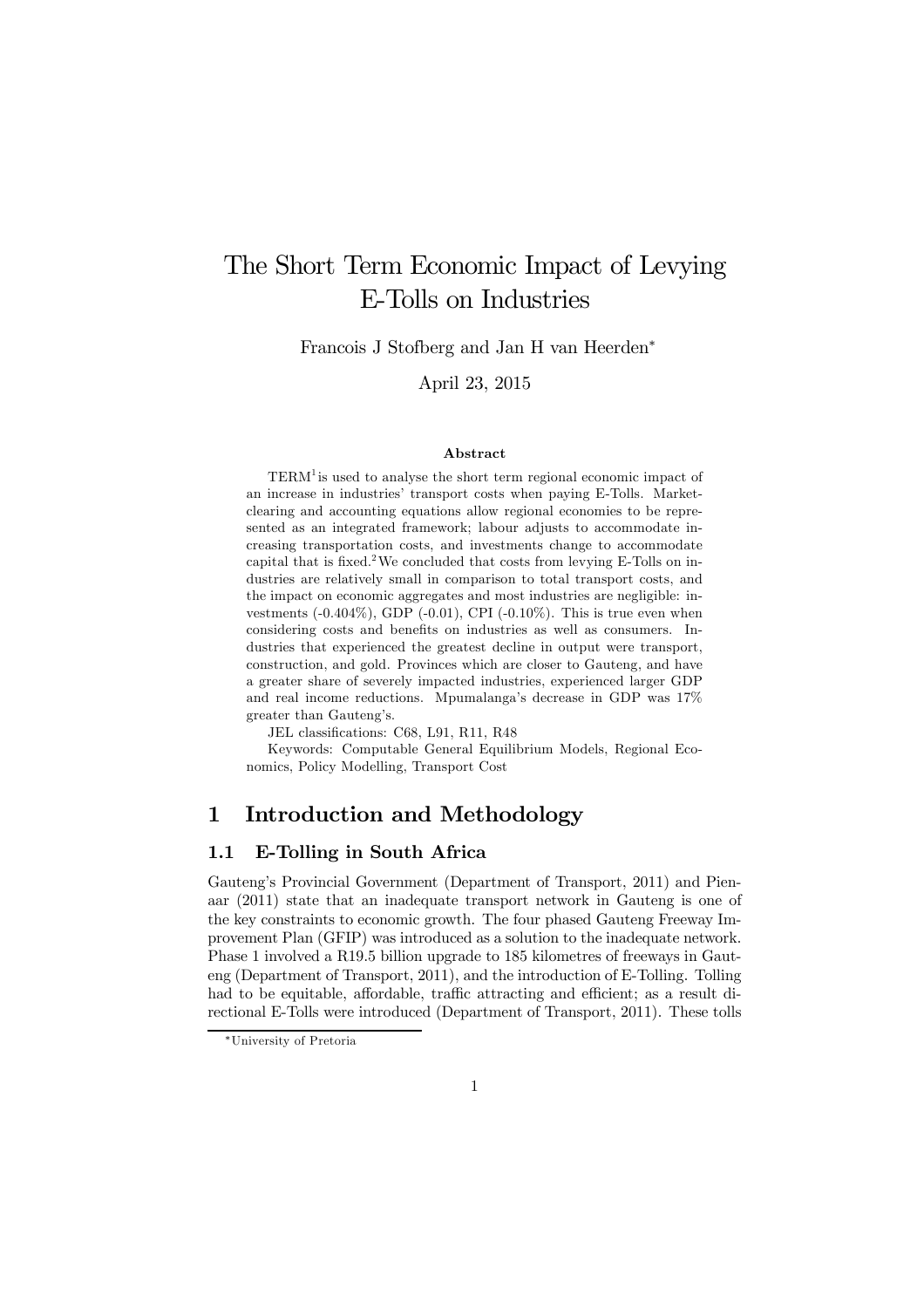operate as an Open Road Tolling (ORT) system to limit the impact on road traffic; the system collects tolls 10 kilometres apart and does not require vehicles to slow down or stop. E-Tolls are levied in one of the provinces of South Africa, but as our research has shown, influence the entire economy; directly through other province's use of the GFIP and indirectly through Gauteng's share of total economic activity. For this reason a multi-regional model of the country is utilized to measure cross-regional economic effects.<sup>3</sup>

#### 1.2 Research on E-Tolling in South Africa

The majority of research on the effect of E-tolling on the economy tend to show partial equilibrium effects and are narrowly focused with weak assumptions. Most of these theoretical models also assume that tastes and technology are uniform or are represented by only a few individuals or firms.

An assessment of the likely impact of the GFIP on the regional as well as national economy was conducted by Economists.co.za (2011). The nature of their analysis is analytical and limited in the observed variables chosen. In their research they estimated that the toll incidence on the commercial road freight industry could amount to an equivalent 30% company tax increase. TERM modelling is not limited in this manner, and this paper has found that, except for the gold industry, transport cost increases on industries are small in comparison to total transport costs. Economists.co.za (2011) estimated that consumer price inflation (CPI) would increase by approximately 0.4%, and Standish et al. (2010) concluded that consumer prices would increase between 0.28% and 0.31%, depending on LSM-group. This paper found that even when considering costs and benefits to both consumers and industries, CPI would only increase with  $0.12\%$  in the short term. As suggested in Economists.co.za (2011), Standish et al. (2010) did a cost benefit analysis of the GFIP over a twenty year period. Their results showed that on an aggregate level, benefits to road users are greater when driving on upgraded roads and paying E-tolls, than not upgrading, but simply maintaining the road network. The aim of this study was to determine the short term economic effects of the direct increase in transport costs on industries, as a result of levying E-Tolls. However, we briefly consider the short term case of direct and indirect costs and benefits on industries as well as consumers, as originally outlined in Standish et al. (2010).

Using a general equilibrium model to forecast an increase in transport cost, the following particular advantages arise: the model captures not only the direct impact of the change, but also a full system wide pattern of indirect effects (Horridge, 1999), and the so called multiplier effects between all regions and commodities of the model. This introduces a more accurate measurement of the macro-economic implication of levying E-tolls on industries. Other di-

<sup>3</sup> Some multi-regional models that have been developed include; Bröcker et al., 2010; Das et al., 2005; Horridge and Wittwer, 2008; Ishiguro and Inamura, 2005; Latorre et al., 2009; Li et al., 2009 and Ueda et al., 2005. Donaghy (2009) is carrying out a survey of literature that follows this direction. This type of multi-regional models deal with cross-country analysis, those that focus on disaggregating one country into separate economies follow later.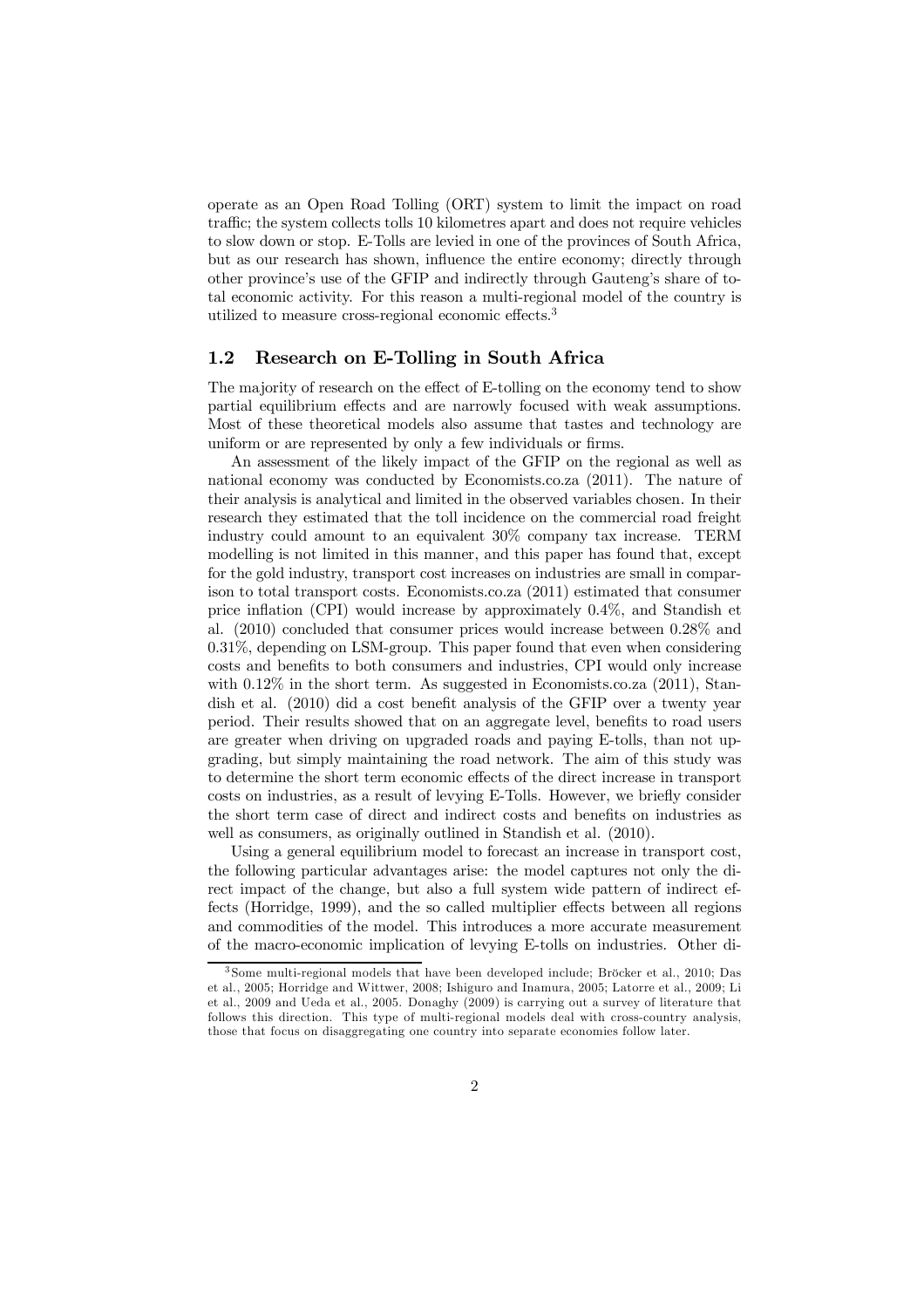mensions can also be explored with a general equilibrium model; the effect on unemployment, income distribution and social equity, changes in consumption, investment patterns, and so on.

## 1.3 Transport Costs in Regional Modelling

Haddad and Hewings (2004) evaluated the structural impact of Brazilian policy developments which caused a reduction in transport costs and found that regions in the Centre-South parts of Brazil had greater real GDP growth rates. Also, the welfare of households in less developed regions who had access to producing regions were better off. Haddad and Hewings (2004) analysed parameter sensitivity based on Domingues et al. (2003), and found that both short and long-run simulated parameters were robust. Steininger et al. (2006) found that levying transportation costs had a greater negative effect on wealthier households and those users who make the most frequent use of the roads. Their results showed that if toll revenues are used to lower labour taxes the negative effect on GDP and employment can be negated. As suggested by Haddad and Hewings (2004) we introduced a more comprehensive approach by linking TERM's system with a model of the transportation shippers' market. This was done by calculating costs incurred for each industry in each region as they make use of the GFIP and henceforth have to pay E-tolls.

The remainder of this study is organised as follows. Section 2 considers the TERM model whilst Section 3 outlines the process of estimating the increase in industry transport cost when E-Tolls are levied. Section 4 explains how transport costs are applied in TERM and Section 5 abbreviates on the causal relationship that follows from increasing industry transport costs. Section 6 describes the TERM database and calibration, in Section 7 we explain the simulation process and results, and finally we conclude our finding and suggest further research in Section 8.

## 2 TERM Modelling

Dixon et al. (1982) initially introduced the large-scale CGE model, named ORANI. Models of this nature consist of social accounting matrices (SAMs), and use input-output tables on the premise that the whole economy is balanced in value. CGE models combined the efficiency of linearised algebra of Johansentype models with the accuracy of multi-step solutions. Through its simplistic nature it allows for the development of more disaggregated, elaborate and dynamic models. A typical result from CGE models estimate percentage changes of endogenous variables after a policy has been implemented. The bottom-up approach in TERM allows simulations with region-specific price effects, and the modelling of imperfect factor mobility between regions and sectors (Horridge, 2011).

This study builds on work originally done by Horridge (2003) and later in Horridge (2011), as simulations are run using the bottom-up TERM model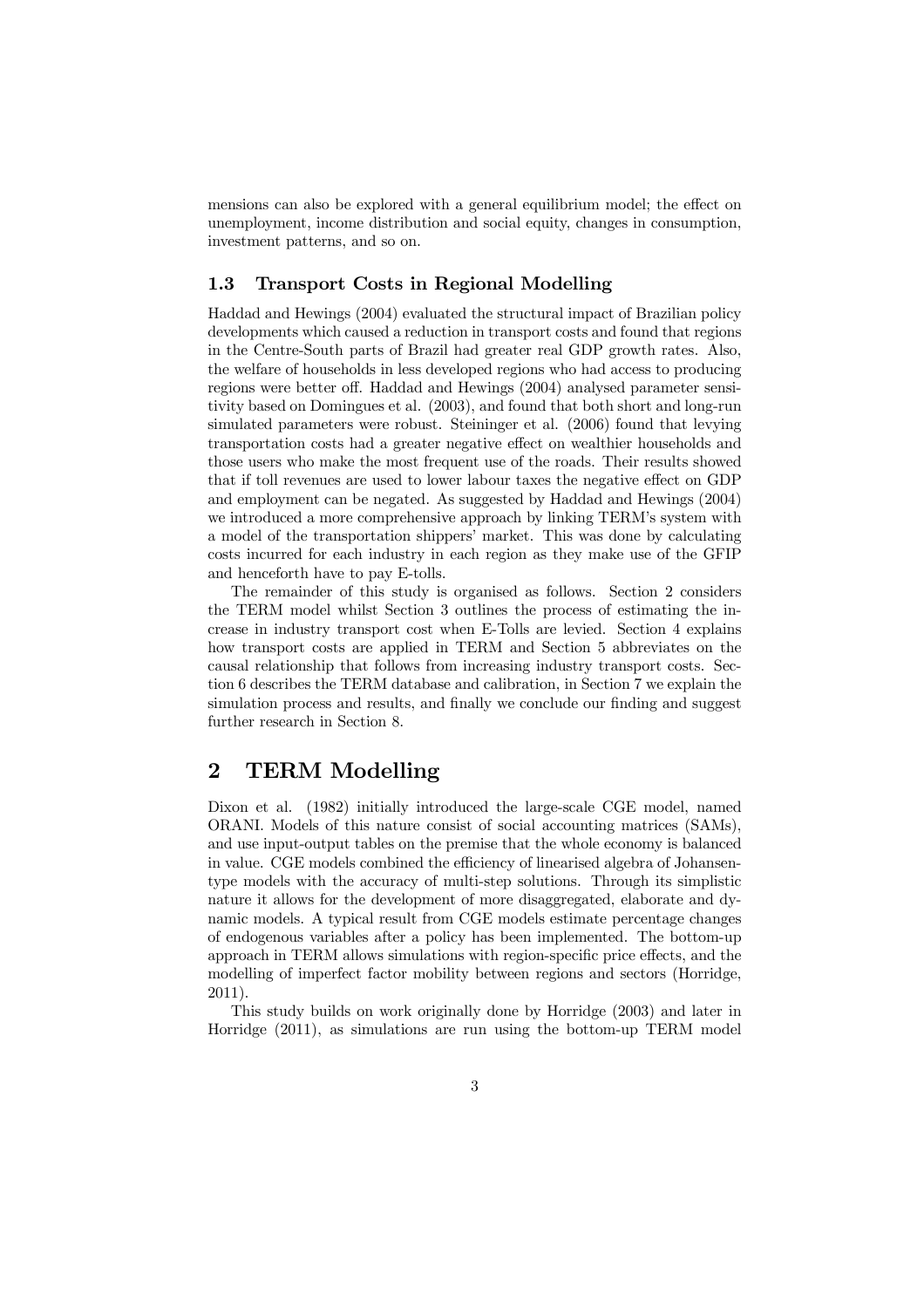which allows us to analyse policy effects on 10 regions, 27 sectors and 27 corresponding commodities in South Africa.<sup>4</sup> To achieve this purpose, several assumptions were made. Firstly, ten regions, representing the nine provinces of South Africa as well as a region representing the rest of the world, are analysed.<sup>5</sup> Secondly, individuals are modelled as utility maximizers who face a discrete number of choices. Through the cost of travel and regional layouts the pattern of labour and industrial activity is influenced. Thirdly, national input-output data for 2005 and regional data are combined to aggregate the South African economy into separate regions, commodities and industries.

#### 2.1 TERM's Sourcing Mechanisms

Horridge et al. (2005) and Horridge (2011) illustrate the various substitution possibilities of the model (also referred to as "nests") and shows the TERM model's data sourcing ability. To illustrate we use a simple example of a single commodity (Meat), in a single region (Eastern Cape), used by a single predefined user (Households).

Households choose through a constant elasticity of substitution (CES) type specification, to source a particular commodity (meat), domestically or abroad. A common value for the elasticity of substitution between imported and domestically supplied commodities, is defined as two ( $\sigma = 2$ ), (Horridge, 2011). Demand for commodities is guided by prices that are user-specific and found in the PUR-matrix which is a summation of the TAX and USE-matrices. The next step involves domestic demand for the commodity (meat), in a specific region. Demand in each region is summed over all users to obtain aggregate regional demand USE  $U$ ; summing over the user index u. This matrix allows for a price that includes trade and transport costs (basic + margin costs), also referred to as the delivered-value in the DELIVRD-matrix, which further shows how USE U is disaggregated between regions of origin.

A CES specification (with a substitution elasticity of four, as suggested by Horridge, 2011) is used to allocate domestically demanded meat from the various regions. Decisions on this level are accepted for all users as if wholesalers and not final demanders decide where meat would be sourced from. This level is therefore without the user subscript  $u$ , implying that in Gauteng the proportion of meat that comes from Limpopo is the same for households, intermediate users as well as other final demanders. The application of a CES specification allows regions with lower production costs to increase production relatively more than other regions, in an attempt to increase their market share. It is important to remember that sourcing decisions are made on the basis of delivered prices; even if farmers keep prices fixed, a change in transport costs (or other margin costs) will affect regional market shares.

<sup>4</sup>Other TERM publications include both papers by Glyn, W. and Horridge, M. (2007), Horridge et al (2005), Haddad, A.M. and Hewings, G.J.D. (2004), Wittwer (2003)

<sup>&</sup>lt;sup>5</sup> These provinces include the Eastern Cape, Free State, Gauteng, Kwazulu-Natal, Limpopo, Mpumalanga, Northern Cape, North West and the Western Cape.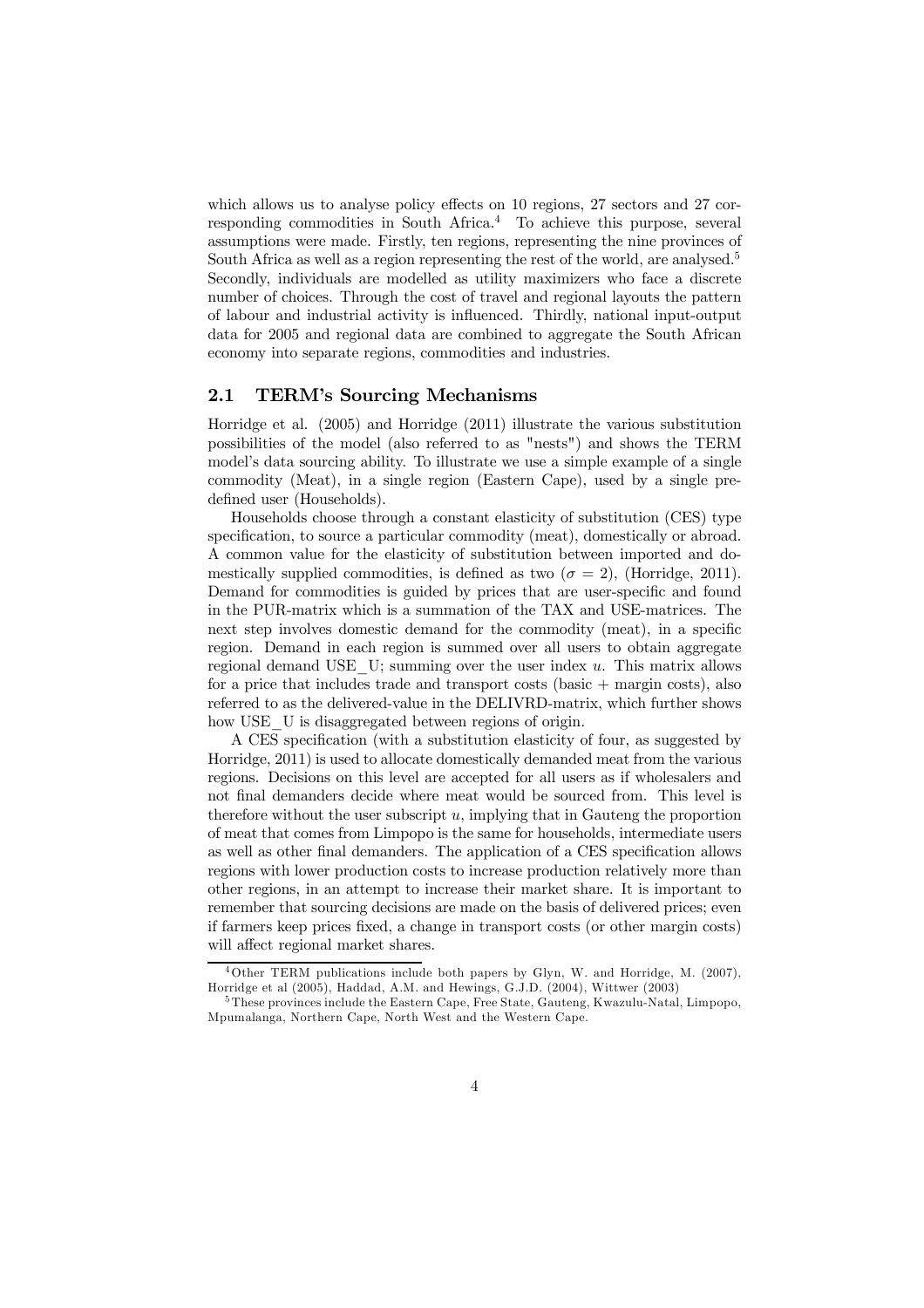Delivered meat from Limpopo follows a Leontief composite of basic, margin and trade costs. Margin costs are derived from a combination of factors sourced from the level by which data is disaggregated and include origin, destination, commodity and source, which influence its share of the commodity's delivered value. Commodity regional-pairs that are far apart, heavy or bulky, will have a transport cost with a higher share of delivered value than those region-pairs that are not (Horridge, 2011).

Under the Leontief specification, substitution is allowed between Road and Retail as well as Road and Rail margins. Switching between Road and Rail is also allowed as proposed by Wittwer (2003). Taken at an aggregate level, the elasticity of substitution for road margins levied on meat, passing from Gauteng to the Eastern-Cape lies between 0.5 and 0.1, as suggested by Horridge (2011). Horridge (2011) explains that these are common CES amounts used for road margins and assume that a region applies the same CES to all commodities transported, applying equally to the origin, destination and transit regions. An elasticity of substitution of 0.5 would be a good fit for transport industries such as trucking services, which can relocate depots to cheaper regions. Other industries, particularly those in retail, would see a more fitting CES of 0.1; substitution is less, due to larger sourcing from the destination region itself. Sourcing commodities from the same region as its destination, reduces total transport costs (Horridge, 2011). TERM modelling also allows for the ability to involve price competitiveness of freight services among regions.

## 2.2 TERM's System of Equations

TERM shares similar equations with CGE models, where producers choose to minimize costs according to a CES-type production function of nesting assumptions. Producers apply a production function to determine the correct combination of intermediate commodities and primary factor inputs. Horridge (2011) explains how TERM assumes that demand for primary factors and intermediate inputs, follow a Leontief-type nesting structure in proportion to the industries' output. Each of these high-level aggregate decisions are made through a CEStype specification. Primary factor aggregates follow a CES composite of land, capital and labour whereas intermediate inputs follow a CES composite between the various commodities in the economy. Within each of these primary factor CES specifications, labour follows a CES specification between the various skill (occupancy) groups. Commodities follow a CES composite between the two sources: domestic or imported. Finally, a constant elasticity of transformation (CET) mechanism is calibrated from the MAKE-matrix, to transform outputs from intermediate goods and primary factors into final goods. Wittwer (2003) and Horridge (2011) distinguish regional behavioural equations used in TERM - these are additional to the standard equations of CGE modelling in the ORANI-school (Dixon et al. 1982).<sup>6</sup> Regional equations include regional

 $6$  Core model equations are best represented in standard equations in Steininger, Freidl and Gebetsroither (2006) and a full explanation of equations used in CGE modelling is given in Lofgren, Lee Harris and Robinson (2002). TERM model equations are best illustrated as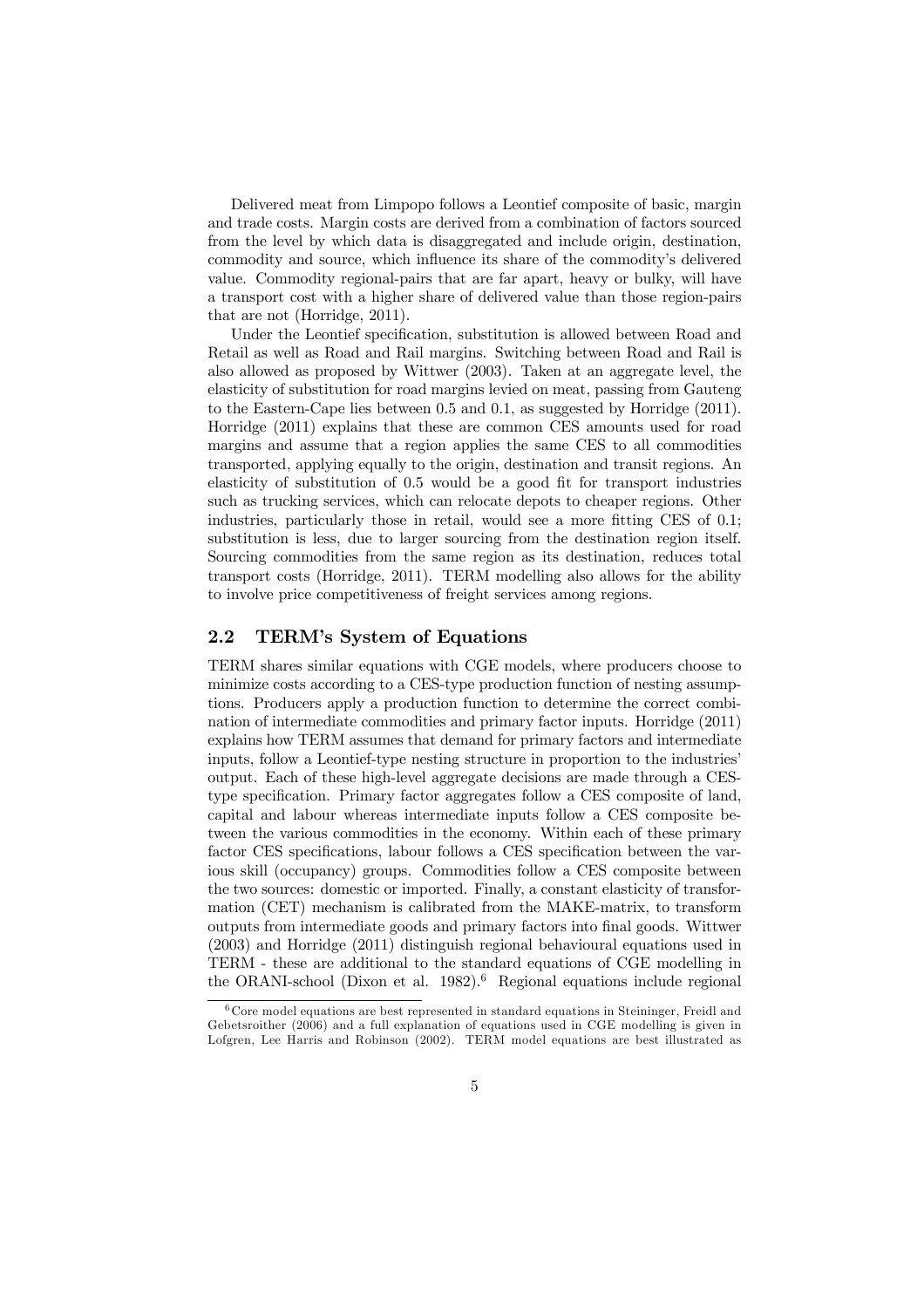demand, supply, sourcing and revenue equations, amongst others.

#### 2.3 More TERM Features

Wittwer (2003) and Horridge (2011) explain that each region's exports to the rest of the world also follow a CES specification. Household demand follows a LES specification between subsistence and luxury goods and services; and on a regional level, household consumption can be linked to income. It is important to note that closure flexibility applies separately on national and regional levels, Horridge (2011). For this reason we can allow regional consumption to follow wage income through some rule,  $C_T = F_T * W_T * \gamma$  where  $F_T$  is a particular region's propensity to consume and we introduced  $\gamma$ , a slack variable that adjusts to satisfy the trade constraint on the national budget. Investment and government demands for commodities are exogenous and a variety of model closures are possible. For our analysis a short-run closure is chosen in which capital stocks and land endowments are held fixed; changes in the production structure are then driven by labour. Labour is fully mobile between sectors but only partially so between regions.

## 3 Industry Transport Cost Increases from levying E-Tolls

We estimate the increase in industries' transportation cost as well as the percentage increase on total transportation cost for commodities from each province with the introduction of E-Tolls. To do this we use commodity flow data of Gauteng as provided by the National Freight Flow Model (NFFM) and the Commodity Flow Model (CFM), outlined in Havenga (2007) and later modified in Havenga (2013). The commodity flow data consists of 3.4 million routes each consisting of commodities transported, origin, entry and exit points into Gauteng, end destination, base tonnage, and route distance, amongst others. These routes represent annual commodity flows from all provinces in South Africa as well as neighbouring countries to, through and from Gauteng. The NFFM utilises the South African National Road Agency's (SANRAL) Traffic Count Yearbooks compiled by Mikros Traffic Monitoring, as well as actual freight flow data obtained from Spoornet. Havenga (2007) explains how, by utilizing these sources, the NFFM produces the most complete surface freight data in South Africa that includes modal market share, flow data, and road tonnage for a list of corridors, metropolitan and rural areas.

A Commodity Flow Model (CFM) was developed to fill the gaps of the NFFM; disaggregating total freight transported into commodity flows for 73 commodities over different typologies (354 magisterial district levels) in South Africa. The CFM was later adapted to include gravity modelling which is most commonly used in international freight flow models, based on the premise that

standard equations in Wittwer and Horridge (2010).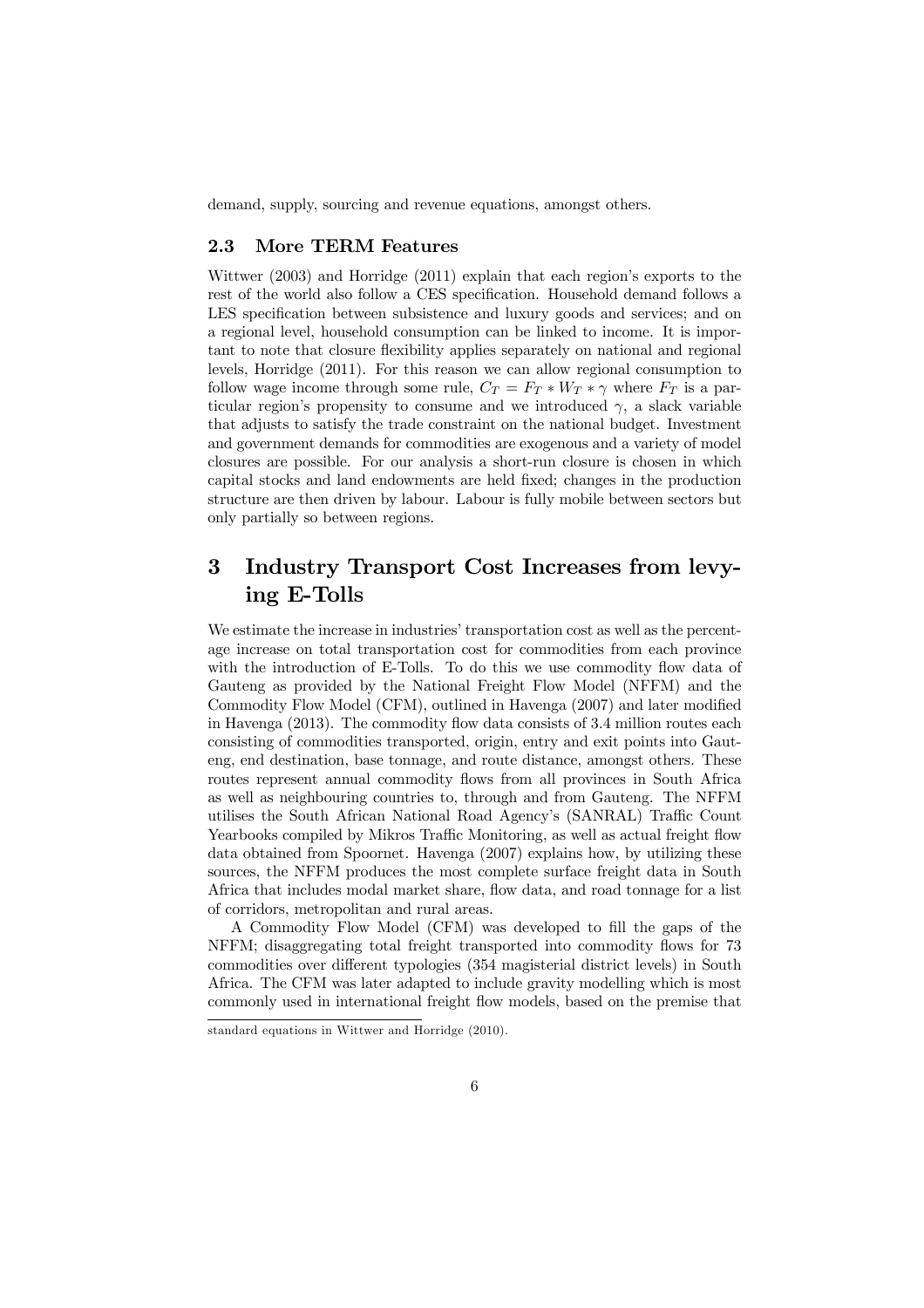demand and supply drive the flow of commodities between origin and destination (Havenga, 2013). In addition to the CFM a Freight Demand Model (FDM) allocates different vehicle types to each commodity for various origin-to-destination routes or corridors; this allowed us the possibility to determine the vehicle class, which is required to estimate the cost at each gantry. Furthermore, Transnet's Transportation Model (TTM) adapted the CFM and disaggregated the magisterial district levels into 977 unique stations: origin, destination and entry/exit points into Gauteng. By simulating these commodity flows on Google Maps we were able to calculate the additional cost from levying E-Tolls for each commodity from each province transported to, through or from Gauteng.

From the station assumptions we obtained coordinates for each station to simulate commodity flows on Google Maps, utilizing each routes' entry and exit point into Gauteng. Google Maps automatically assumes the shortest kilometre route, taking into account time travelled. E-Toll gantries were overlaid on the simulations in order to estimate the additional cost incurred for each commodity flow. For our purposes we assumed that all users are registered E-Toll users as this will most accurately represents the direct cost of levying E-Tolls.

Utilizing the vehicle types that apply to different routes or corridors and commodities in the FDM, a more accurate cost could be estimated as gantry costs differ according to vehicle class. We also employed the Road Freight Association's (RFA) Vehicle Cost Schedule (VCS, 2013) in conjunction with the FDM to differentiate the payload and load factor for each vehicle type of each commodity from a given province. In total there were approximately 780 000 unique routes to, through and from Gauteng that represent 73 commodities and 977 unique stations. Combining the payload and load factor data with the CFM's total tonnes of each commodity transported per route, the number of times each commodity per province is transported on a certain route or corridor is estimated by applying:

#### $Routers\ Travelled = (Base\ Tonnage/Payload) * (1/Load\ Factor)$  (1)

Important for our analysis is the percentage increase in total transport costs in which case total transport cost per commodity from each province to, through and from Gauteng had to be estimated. By combining the RFM with the RFA's VCS (2013), a cost per ton/km was obtained specific to the vehicle used, commodity transported and province of origin. The cost per ton/km is then multiplied by the distance of each commodity flow (obtained from the NFFM and CFM), the amount of tonnes transported, and adjusted by the load factor (to take into account return costs), to obtain Total Cost (TC):

$$
TC = Cost per Ton/Km * Dis \tan ce * Tomnes * (1/Load Factor)
$$
 (2)

By aggregating the 73 commodities into the 27 commodities of the TERM model, we were able to estimate the total transportation cost (TC), total gantry cost (TGC) and percentage increase in transport costs for each commodity after the introduction of the  $E$ -Tolls.<sup>7</sup> The percentage increases were then simulated

<sup>7</sup>Province and commodity specific increases have also been estimated and are available upon request.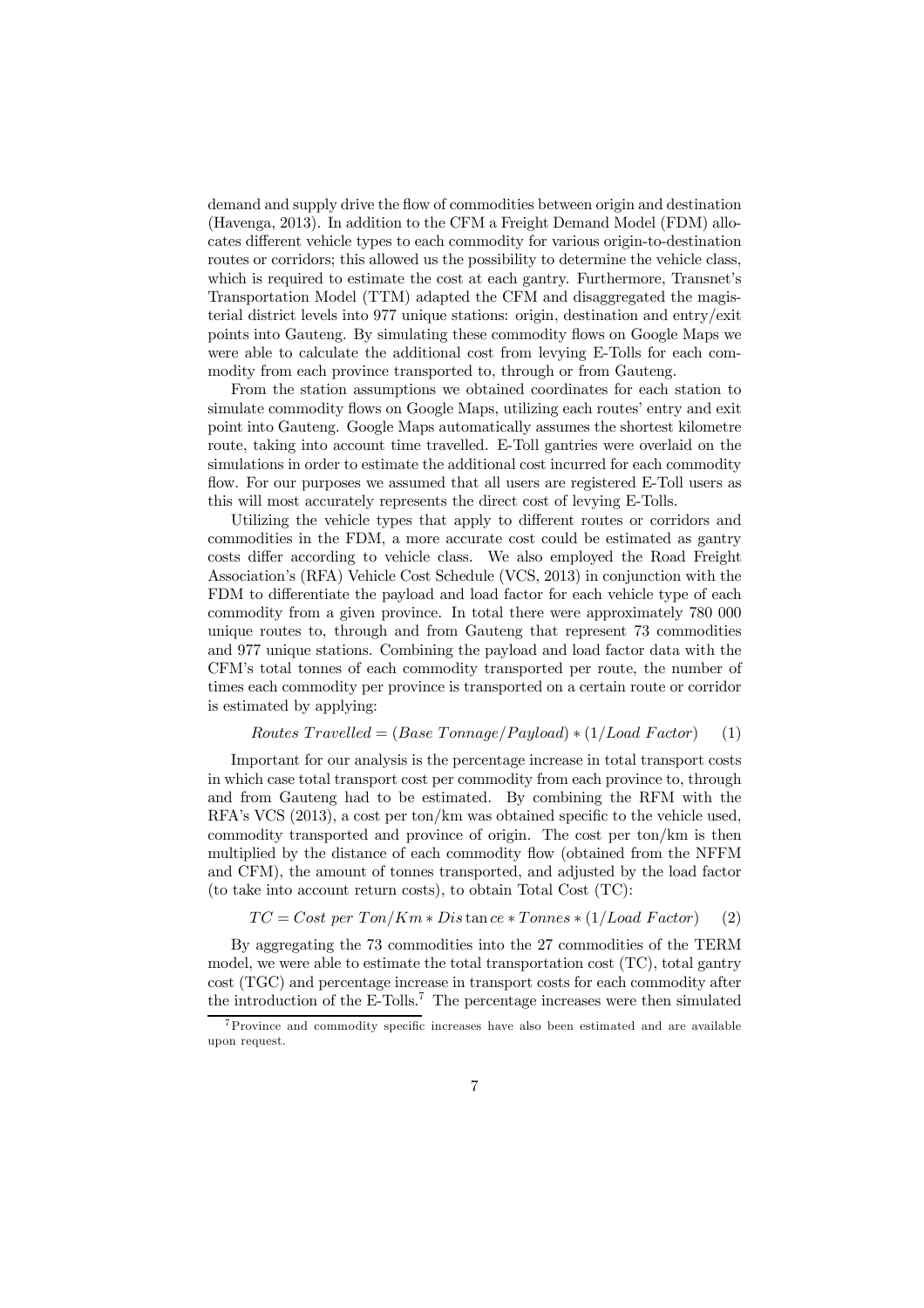as transport cost increases of the corresponding industries in TERM. Amongst those commodities Gold (10.9%), Clothing, textiles and footwear (1.78%), Electrical equipment (1.57%) and Metal and machinery (1.37%) experienced the largest transport cost increases. We concluded from our findings that the increase in transport costs that industries experienced, after the introduction of E-Tolls were relatively small in comparison to total transport costs.

## 4 Transport Costs in TERM

By adjusting an exogenous transportation cost parameter  $(tcp)$  in a similar manner as Sakamoto (2012), an increase in transportation cost is introduced into the TERM model.<sup>8</sup> The purchasing price industries pay  $(PPI)$  for example is estimated by multiplying the price final users pay (PD) with the transportation cost  $(tcp)$ . Here,  $tcp$  is an exogenous transportation cost parameter that decides the rate of the transportation cost, and is calculated from the social accounting matrices (SAM) database, as follows:

$$
t_{c p_{r,s}} = \frac{PD_{r, trans} PC_{r,s, trans}}{\sum_{ii} PD_{r, ii} PC_{r,s, ii}}
$$
\n
$$
\tag{3}
$$

Parameters vary by region and industry and through the summation of all transportation costs the demand for transportation can be derived. Equations used to specify the prices that users pay, also referred to as purchaser's prices, impose zero pure profits in the distribution of commodities to various users (Haddad and Hewings, 2004). The purchaser's price paid for commodity  $i$ , that was transported from a certain region to its final user, equate to the sum of its basic value and the costs of the relevant taxes and margin commodities (Haddad and Hewings, 2004). Margin commodities consist of trade and transport commodities that are used to facilitate trade between users (also transfer costs) and commodity movements between users and regions; from points of production or entry to either domestic users or ports of export (Haddad and Hewings, 2004). These margins are produced at the point of consumption, whereas margins on exports are produced at the point of production. Haddad and Hewings (2004) explain that the demand for margins, both trade and transport margins, are proportional to the commodity movements with which the margins are associated and some technical change. Margin demand in TERM, similar to B-MARIA in Haddad and Hewings (2004) is equated as follow, in linearised form:

$$
XMARG(i, s, q, r) = AMARG(i, s, q, r) *\n[\eta(i, s, q, r) * X(i, s, q, r)^( \theta(i, s, q, r))]
$$
\n(4)

<sup>8</sup> The database includes aggregated input-output data as well as regional transactions. This allows for calibrating of the transportation cost parameter of which the transportation sector includes all modes of transportation, and by increasing transportation costs, trading costs increases.

<sup>9</sup> Raw data of the transportation sector is used in the SAM database. The suffix "ii" is indicative of the sector. A further explanation on production; "i1" indicates the sector that has a constant return in production, "i2"a sector with an increasing return in production.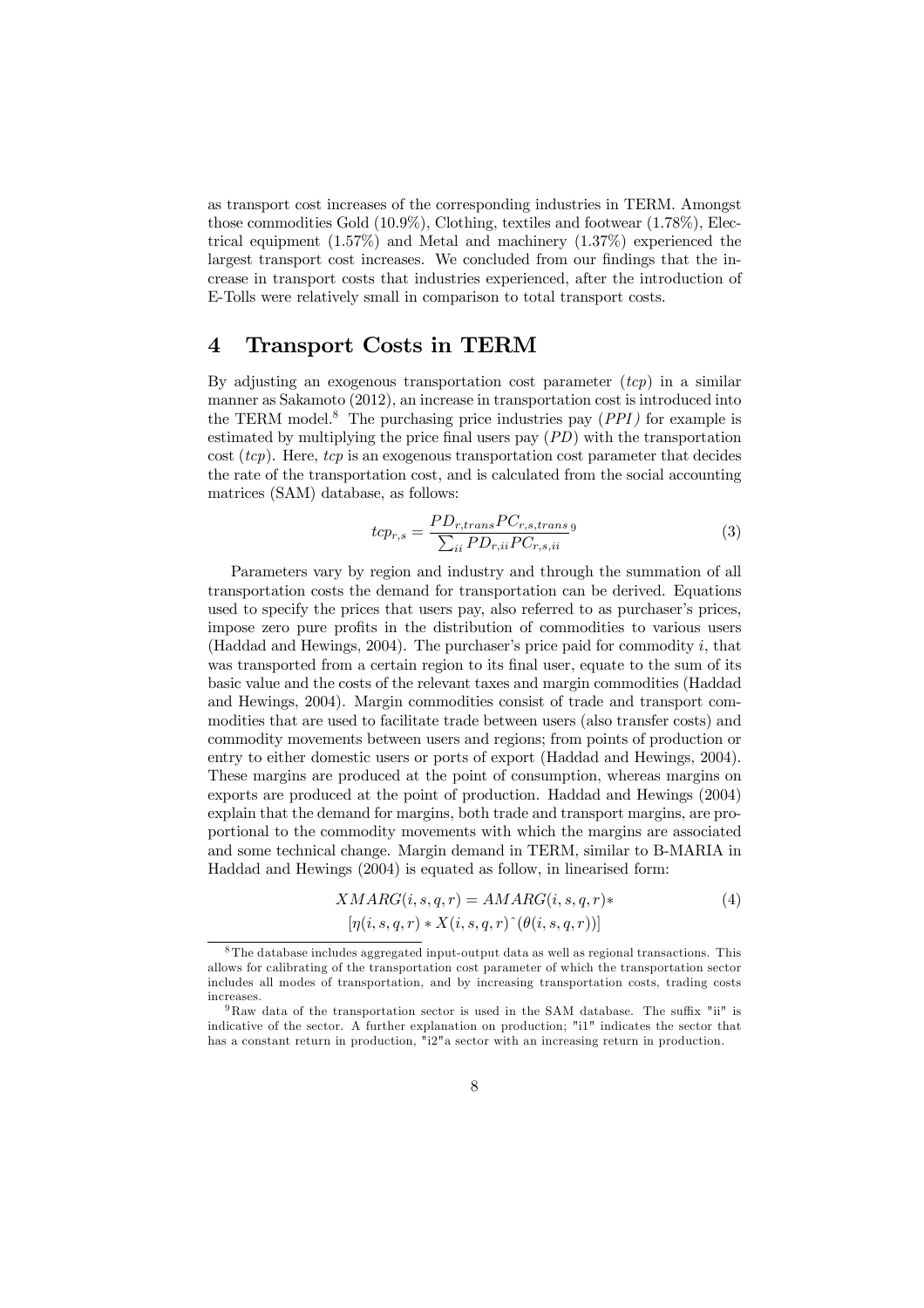where  $XMARG(i, s, q, r)$  is the margin r on the movement of commodity i, that was produced in region r to be consumed in region q;  $AMARG(i, s, q, r)$  is the technology change component that allows changes in the implicit transportation rate. This component is commodity-specific between origin and destination pairs;  $\eta(i, s, q, r)$  is the margin rate on specific movements;  $X(i, s, q, r)$  is the movement of commodity  $i$ , that was produced in region  $r$  and consumed in region q; finally  $\theta(i, s, q, r)$  is a parameter used to introduce the economics of scale in transport commodities. During model-calibration this parameter is set equal to one for every movement.

## 5 The Causal Relationship in TERM

When transport costs increase, the use of transportation services (margins) per unit of output increases, which initially increase transport service output (Haddad and Hewings, 2004). However, moving commodities become more resource intensive, restricting capital and labour. Capital and labour which become scarcer add upward pressure on primary factor prices, which are passed on to commodity prices (Haddad and Hewings, 2004).

Price effects of higher composite commodity prices fall on producers, investors as well as households. Producers experience increased production costs which in turn reduces their competitiveness. Investors anticipate lower returns as the cost of producing capital increases, and households experience relatively lower real incomes and fewer consumption possibilities follow. Lower real income reduces domestic demand and a reduction in firm competitiveness reduces external demand, reducing overall output in the economy. Reduced output lowers the demand for primary factors that cause prices of those factors to decline. Lower primary factor prices create an accompanying expectation that the prices of domestic commodities will also decrease (Haddad and Hewings, 2004). In our results most commodities experienced price increases which indicate that on an aggregate level the increase in costs outweighed the decrease in demand.

Haddad and Hewings (2004) also explain how the effect of second round price changes go in both directions - decreases and increases, where the net effect is determined by the relative strength of three major countervailing forces. These countervailing forces include two substitution effects (direct and indirect), and one income effect. The net change in prices will depend on the magnitude of these countervailing forces.

## 6 CGE Database and Calibration

Before using TERM to model an increase in transport cost, a base solution of the model is constructed; this process is referred to as calibration. Calibration infers unknown or unobservable parameters and variables from those that are known. A standard model solution was implemented in this study: exogenous variables being observable (tastes and technological shift variables), and endogenous vari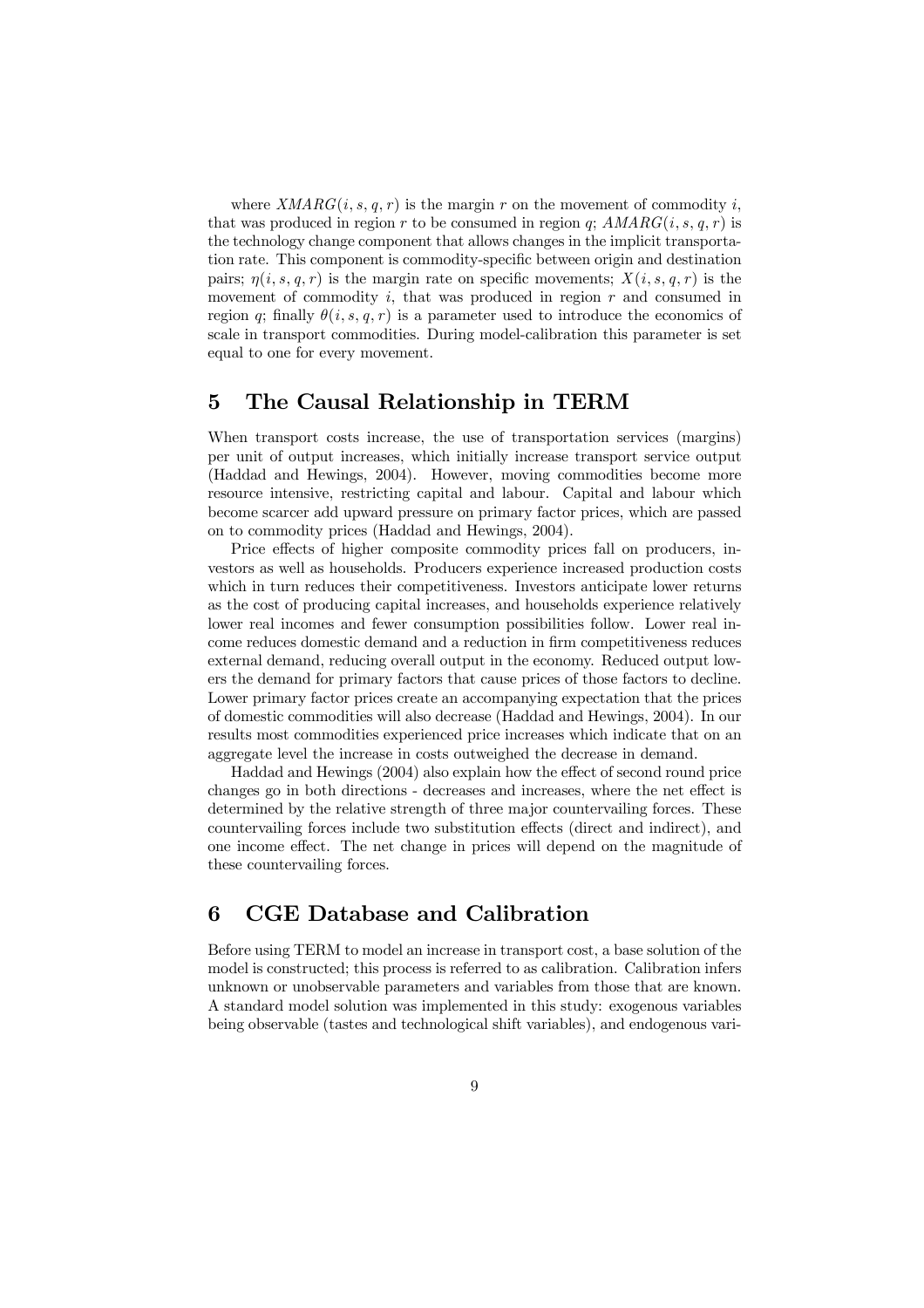ables, referring to unobservable or behavioural parameters (genuine data and judgemental priors). Sakamoto (2012) and Horridge (1999) give a list of typical exogenous and endogenous variables that are used in CGE as well as TERM modelling.

The model is calibrated using the database and except for elasticity's, which is selected based on literature, all parameters and exogenous variables are estimated or decided upon by the database and the model's maximisation conditions. The number of firms in a specific industry to which small firms belong is set equal to one; this simplifies calculations and allows the parameter to be used as a relative measure. In order for this assumption to hold, the equal quantity and prices small firms encounter, become equal to the summed total in the data. Regarding the solution method in TERM, computation is also performed by regarding it as the summed total, as it is sourced from the data. The agglomeration effect on industries between regions can be seen in the change of industry input as well as output, after a shock that increases transportation costs of industries, has been simulated.

The TERM database starts with the South African Reserve Bank's (SARB) Input-Output (IO) tables of 2005. These tables distinguish between sectors in the South African economy and are converted into a standard single-country format used in CGE models. In a following step, on the national level, standard industrial sectors are expanded in an attempt to avoid infelicities of classification. Creating a suitable dataset for TERM's regional modelling, region and user-defined share-estimates were estimated. Region and user-defined share estimates, which indicate each region's share of national activity for a given user and industry, were required in order to develop a full input-output table for each region. These shares include: industry shares, industry investment shares, household expenditure shares, international export and imports share, and government's share of consumption. Further, to model the effect of a transport cost increase on industries that use the GFIP and pay E-Tolls, a region and userdefined share-estimate of the cost levied was estimated. A thorough description for the methods used to estimate this share-cost is given in Section 3. Applying these shares to the national CGE database we can calculate the USE, FACTOR and MAKE-matrices.

The main data sources that were used to split industries according to their share include: (1) Household Income and Expenditure Survey 2005 (STATSSA), (2) Employment data of the QES and QLFS of STATSSA, (3) Census 2001 data from STATSSA, (4) Regional manufacturing, mining, retail and-wholesale production and sales as well as electricity data, supplied in various publications of STATSSA, (5) Regional demand and supply totals from the Development Bank, (6) Import and export demand from South Arica's Department of Trade and Industry.

## 6.1 Region-Specific Technology and Output Mix

Industry technologies do not vary by region when applying regional output shares to the national dataset. Although the South African TERM-model is only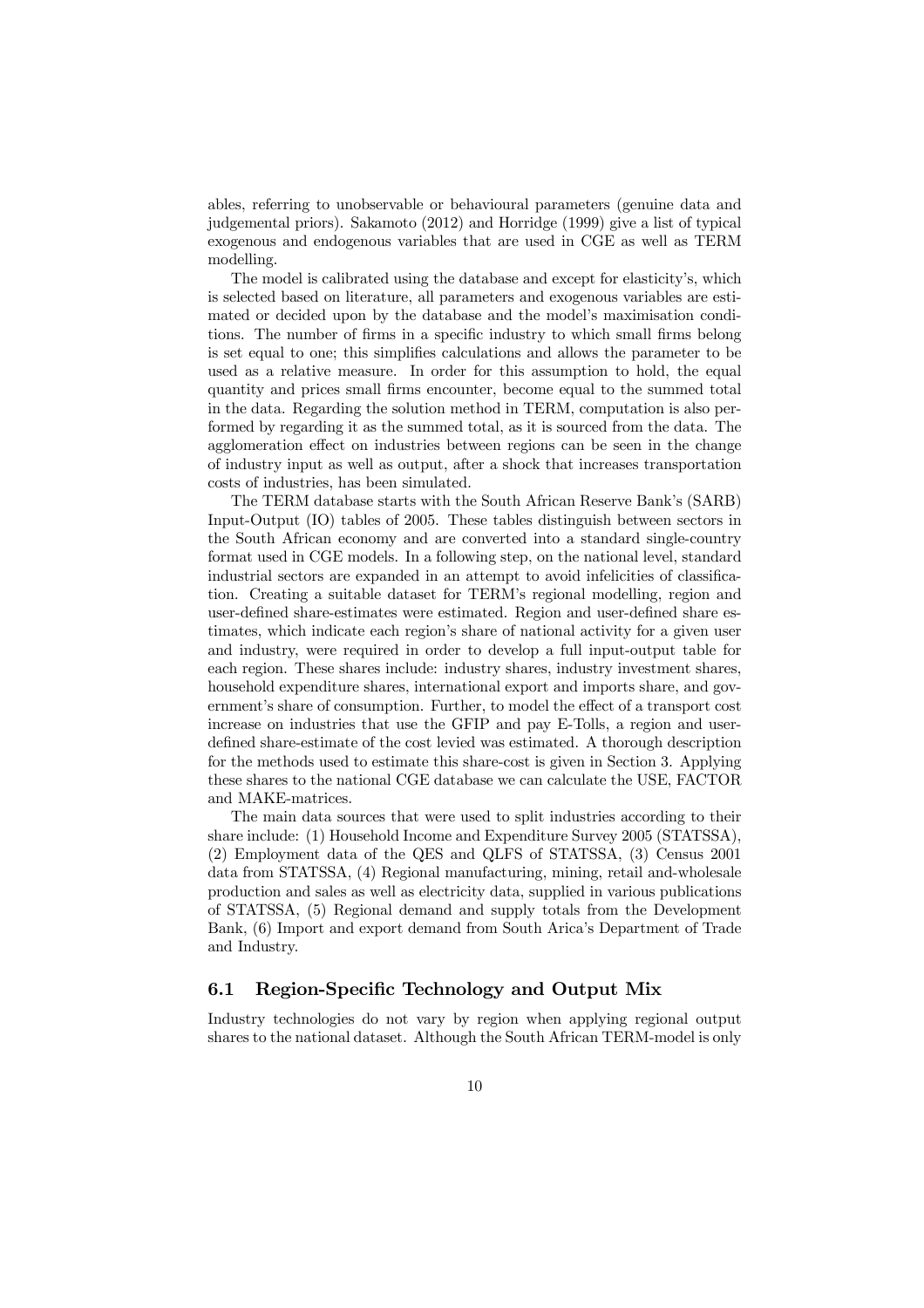applied to 10 regions as opposed to the 52 regional TERM model of Australia in Horridge (2011), assuming equal industry technology over regions would therefore not be as crude. Solving the issue of regional technology, Horrdige (2011) distinguishes separate inner-sectors which each produce some commodity that shares certain characteristics to another. These inner-sectors were applied to industries that had a uniform technology across regions. Prior to the simulation these inner-sectors were aggregated together whilst commodities of these sectors were left separate. Complications in this process are avoided by assuming a diagonal MAKE-matrix (Horridge, 2011). The result is a varying input technology for the particular industry, across region and commodities. From this, land and labour inputs can be switched between commodities of a similar sector to allow estimation of the change in land usage, Horridge (2011).

## 6.2 Data and the TRADE-Matrix

The TRADE matrix is a 27 x 27 sub-matrix of each commodity, domestically supplied or imported. Very little inter-regional trade data is available for South Africa, much like in Australia in the case of Horridge (2011). For this reason the same gravity formula was applied to construct trade matrices, similar to Horridge (2011). The gravity formula assumes that trade volumes follow an inverse power distance which allows constructed trade matrices to align with pre-determined row and column totals.<sup>10</sup>

## 7 Simulation and Results

We apply the TERM model's system-wide representation of regional economies to analyse the short term economic effect of levying E-Tolls on industries. Our simulation assumes the case where transportation costs of industries are increased (the shock) by the levying of E-Tolls on the GFIP. Tolls are levied according to road usage that varies among industries in the different provinces of South Africa, as estimated in Section 3 of this paper. The results of the simulation indicated: (1) changes in the industrial structure, (2) changes in household income and spending and (3) changes in macro-economic variables of individual provinces as well as South Africa as a whole. From our short term closure, capital is assumed fixed and therefore cannot be moved across regions, unlike labour, which is moveable within industries and across regions. Reporting changes in labour is therefore important, and specific emphasis is also placed on industry output and regional income.

## 7.1 Initial Result Assessment

The following changes in main macro variables were reported: household consumption (-0.0085%), investment (-0.0404%), exports (0.0009%). When GDP decreases after industries experience an increase in transportation cost, changes

 $10$  Horridge (2011) raises three points in defence of this assumption, to validate its credibility.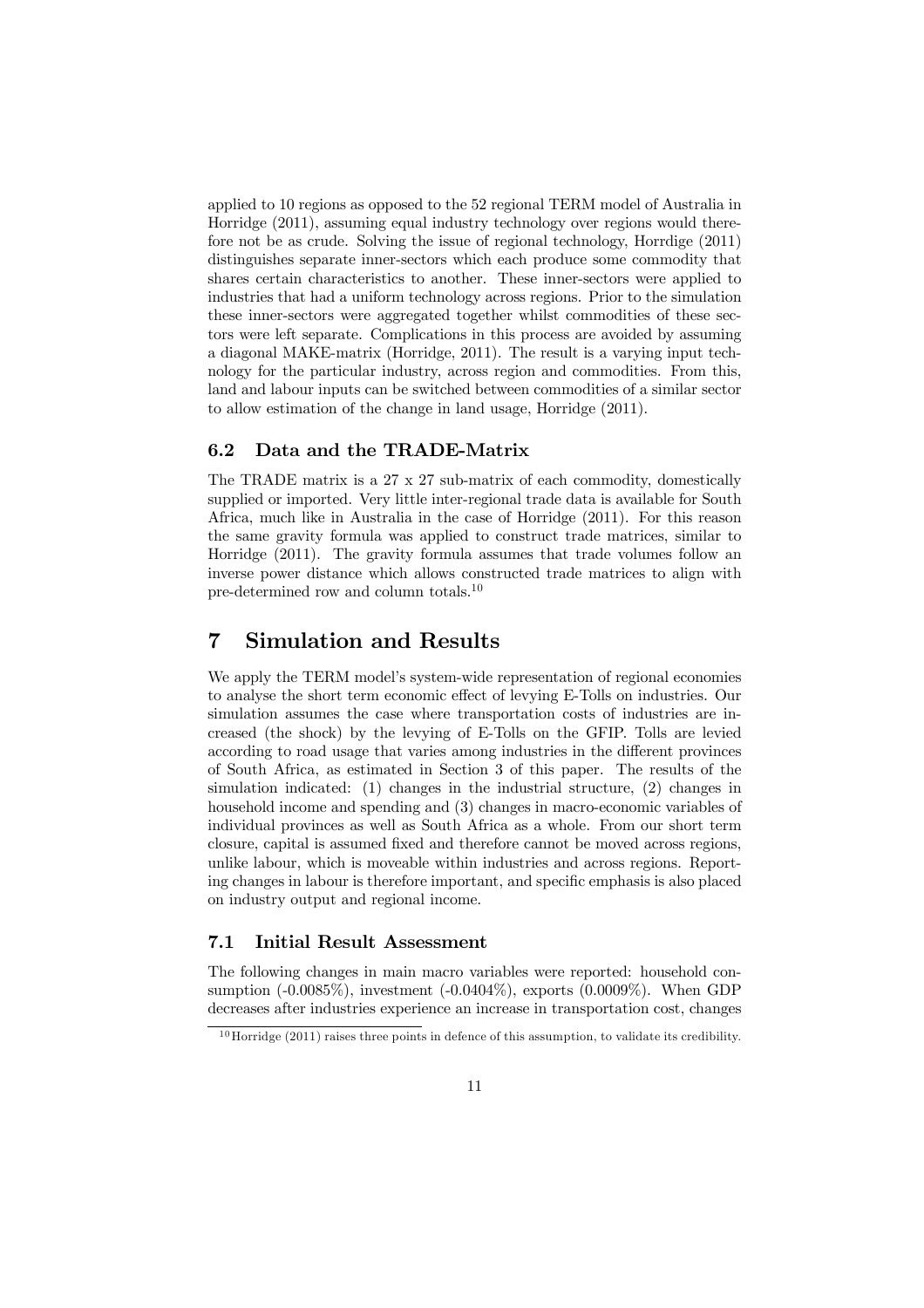from the income side can only be driven through labour. If labour decreases, and assuming capital is fixed, the capital-labour ratio increases. Prices for primary factors change to keep the capital-labour ratio constant in the short term after which investments adjust to the change in prices. Considering this change in primary factor prices and the adjustment in investments that followed, real investments decreased by the greatest amount amongst main macro variables. Imports in TERM are a function of total demand by final users of goods and services, more commonly referred to as commodities. We have assumed that government expenditure is fixed in the short term and that those final users defined as exporters do not demand any imported commodities in their final usage stage (exporting commodities). It follows that a reduction in household and investment demand then decreases imports.

From the initial shock which increased the cost of transportation for industries in each province the following sectors experienced the largest relative cost increases: gold, textiles, clothing and footwear, electrical machinery and apparatus, and radio and television products. The average transport cost increase for these sectors in those provinces that contain them were 8.43%, 4.56%, 5.25%, 3.81% respectively. Considering each province's increase in the weighted total transportation cost, Limpopo, North-West and Gauteng had the largest increases, 0.60%, 0.59% and 0.55% respectively.

From Haddad and Hewings (2004), the causal relationship that occurs when transport costs increase, raises the amount of transportation services required per unit of output, as well as adding upward pressure on the prices of composite commodities. In our results most commodities experienced price increases which indicate that on an aggregate level the increase in costs (first round price effects) outweighed the decrease in demand (second round price effects. Those sectors that saw the greatest increase in their prices include: glass and non-metals, metal and machinery, electrical equipment and apparatus, and coal. The average provincial price increase for each sector was: 0.026%, 0.018%, 0.011%, and 0.008% respectively. Industries that experience the greatest decline in output include: transport services  $(-0.051\%)$ , metal and machinery  $(-0.036\%)$ , glass and non-metals  $(-0.027\%)$ , construction  $(-0.026\%)$ , and the gold sector  $(-0.023\%)$ .

As an initial step to evaluate the effect of increasing transport costs on industries in various provinces, we compared the transport cost shock that each province experienced with the loss of GDP in that province. After the comparison we weighed the severely impacted sectors in each province against their relative share of total output in the province, to obtain each severely impacted sector's contribution towards the loss in GDP. This initial step brought the following provinces under our attention: Free State, Mpumalanga, Limpopo and Gauteng. The Free State had the largest consistent increases in transport costs, but their GDP loss was only the third largest. The main reason for the Free State's relatively small decline in GDP is that those industries that were most severely hit by transport cost increases, represent only 17.15% of their output (the smallest share amongst provinces). The decline in GDP from these sectors however, contributes  $96\%$  of the 0.010% loss in the Free State's GDP. Similarly it can be shown that Mpumalanga saw the second largest consistent increase in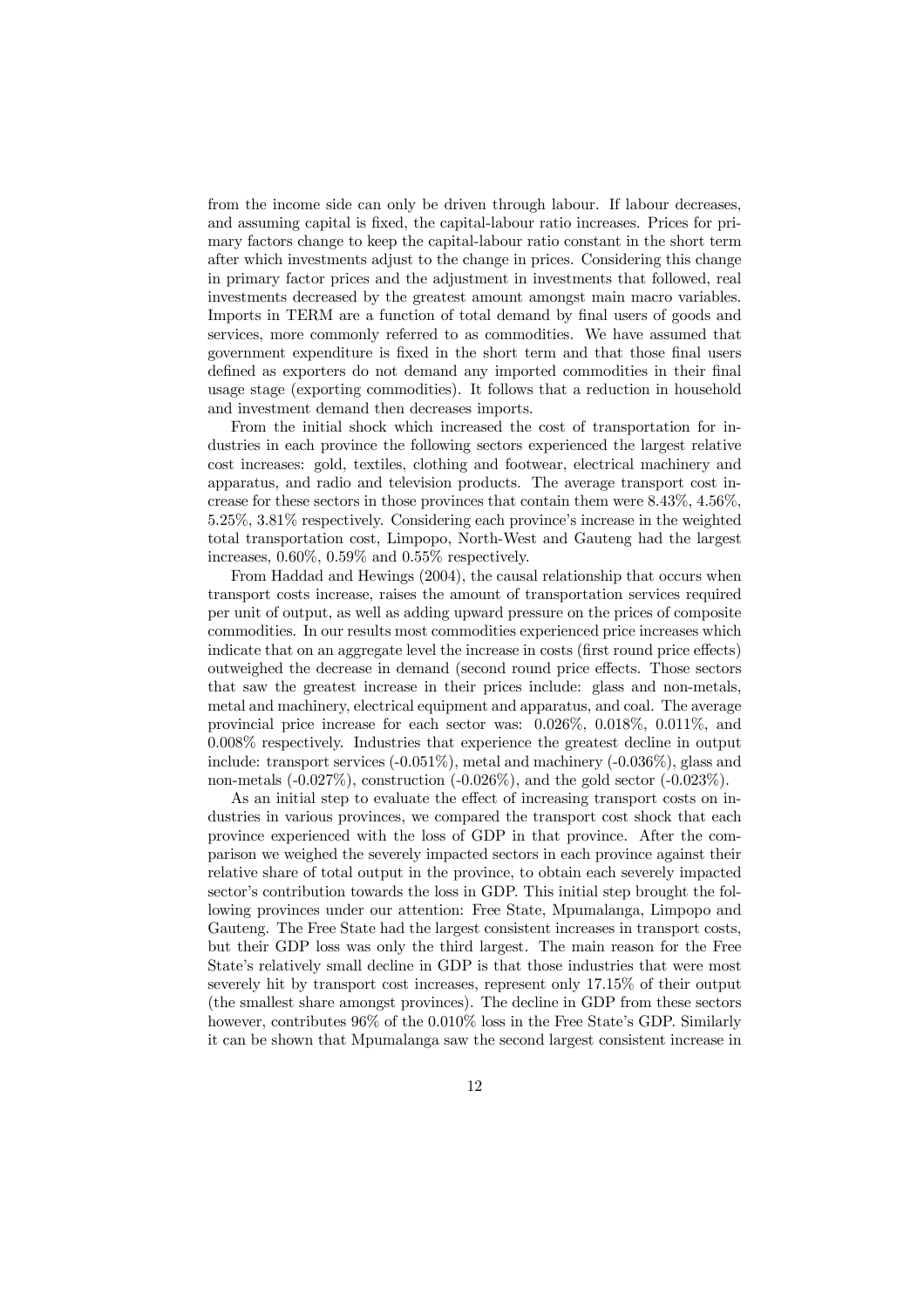transport costs, but the largest reduction in GDP. Gauteng experienced the second largest decline in GDP even though consistent increases were rather muted, total weighted increases however, was the third largest. Limpopo's decline in GDP was only the fourth largest.

## 7.2 Transport Services

Our shock was directly applied to transport services, increasing the cost across all regions, which initially increased the relative price and reduced the demand for those services that finally lead to a consistent reduction in output of the commodity. Except for the direct application of the shock, first and second round effects weighed down on the production of transport services which now cost more per unit of production. Households who use the largest share of transport services (21.16%), experienced a reduction in real income, which in turn reduced their use of transport services. Overall, firms, who are less competitive after a transport cost increase, produce less, which further reduces the demand for transport services that facilitate the flow of commodities. The greatest share of transport services are sourced from the region they are produced in; on average each province consumes 80.63% of transport services that are produced in the originating province. From the direct cost increase and the nature of consuming transport services in the originating province, all provinces saw a consistent decrease in transport services. Those provinces with a smaller decrease of transport services were aided by relatively smaller price increases (or large price decreases) of transport services; these provinces in turn saw an increase in the export of transport services to those provinces with higher price increases (or small price decreases). Mpumalanga saw the largest decrease in prices and henceforth the greatest export of transport services to other provinces like the Free State and Limpopo.

## 7.3 Coal

In the production of coal the main inputs are: transport services (38%), petrochemical products  $(14\%)$ , and metal and machinery manufactured goods  $(12\%)$ . These sectors experienced substantial decreases in output after transport costs were increased, which added upward pressure on the prices of these commodities. The decrease in availability of coal production inputs, as well as relative price increases of those inputs, reduced coal output. Provinces that produce the largest share of coal are Mpumalanga (79.59%), Limpopo (18.21%) and Kwazulu-Natal (2.20%). Kwazulu-Natal experienced the greatest decline in coal output; the relatively large decline is mostly a direct result of higher initial transport cost increases. Transport cost in Kwazulu-Natal increased 0.84%, compared to 0.23% and 0.10% in Mpumalanga and Limpopo; which increased the commodity price for coal by the greatest amount in Kwazulu-Natal. Higher coal prices reduce the domestic demand for those goods which in turn reduces output. Users that demand coal (93% of all domestic coal output) include: exporters (43%), producers and distributors of electricity (16%), manufacturers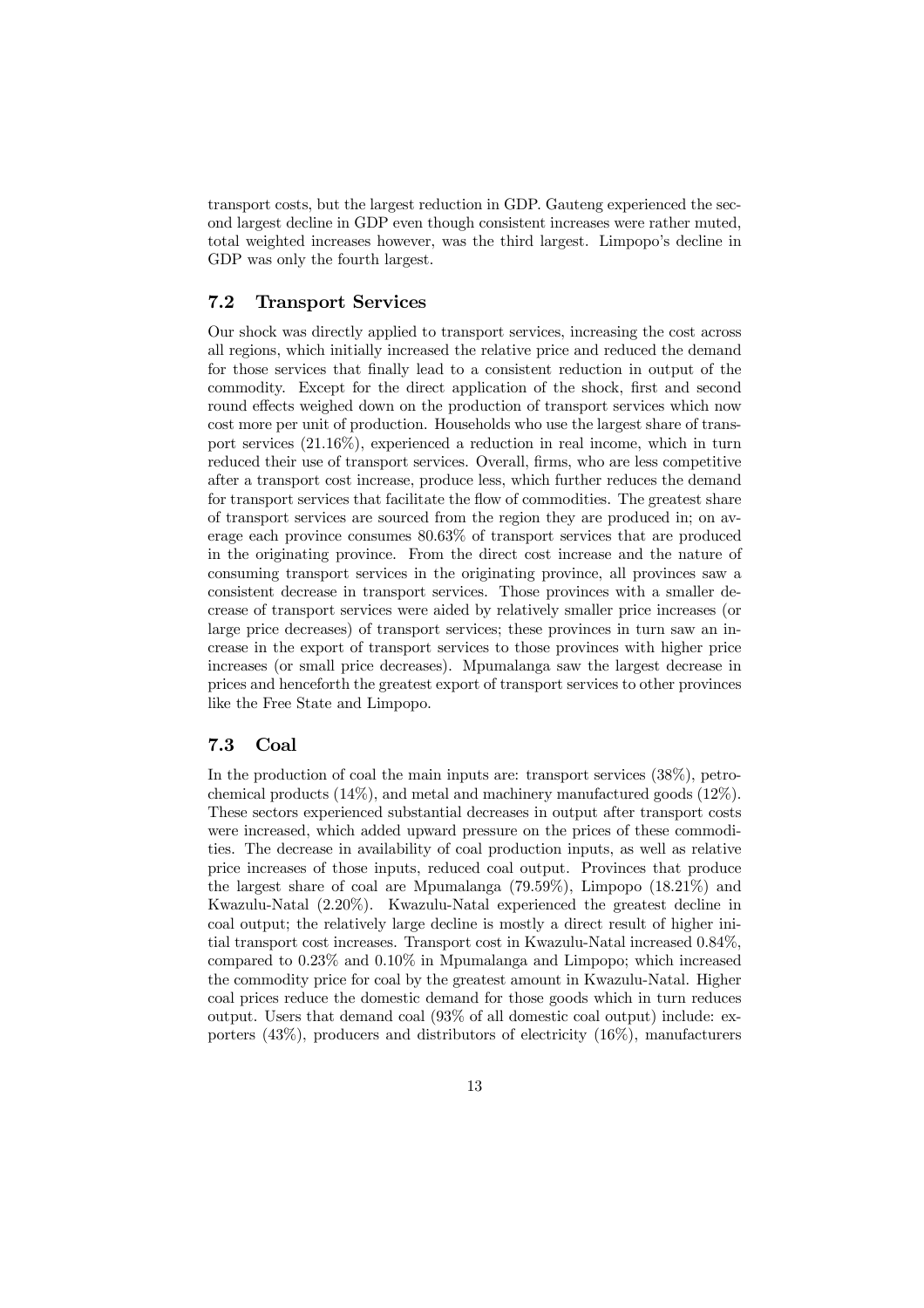of metal and machinery  $(17\%)$  and petro-chemical producers  $(17\%)$ ; these users reduced their total demand by 0.0218%. Although exports edged up marginally after transport costs increased, due to a decline in aggregate prices in the economy, coal only contributes 3.75% of total exports. Adjusting for the coal sector's weight of total exports, the sector only saw a 0.00003% increase in production to fill export demand. However, key producers that demand roughly 50% of coal as input, namely producers and distributors of electricity, manufacturers of metal and machinery as well as petro-chemical manufacturers, reduced their demand for coal by roughly 0.0109%.

#### 7.4 Construction

A decline in the production of construction goods as well as metals and machinery products, can best be explained by the investment decline, which declined by the greatest amount amongst main macro variables. Investors demand 36% of commodities from the construction sector, and 29% from metals and machinery products, as inputs. It follows that a substantial decrease in investments, decreases the demand and henceforth output of these sectors. The consistent decline in the construction sector is further explained by the inputs that are used in production of those construction goods and services: construction (30%), glass and non-metals  $(15\%)$ , metal and machinery  $(12\%)$  and electrical machinery and apparatus  $(9\%)$ . As the construction sector consumes  $30\%$  of the goods it produces, factors which initially weigh down output also indirectly weighs down the largest production input. The glass and non-metals, metal and machinery, as well as the electrical machinery and apparatus sectors, experienced the greatest increase in prices. Higher prices in these sectors weighed down on the production capabilities of the construction sector (increasing the cost of producing each unit) which in turn reduced their demand for those commodities. Following the same argument, a decline in investments decreases the demand for metals and machinery products, which are 29% of the inputs used by investors. The metals and machinery sector consumes 46% of the goods it produces; once again factors which initially weigh down output also indirectly weighs down the largest production input in the metals and machinery sector.

## 7.5 Gold

Transport costs in the gold sectors of Gauteng, Kwazulu-Natal and the Free State increased by the greatest amount: 11.18%, 7.37% and 6.75%, respectively. Overall, these transport cost increases were relatively large compared to other commodities, which, as we have discerned from our data, stems from the nature of transporting precious metals. Precious metals are very rarely transported in tonnes like other commodities; this increased the number of travelled routes required to facilitate the trade of precious metals. More routes in turn increased the usage of the GFIP where E-tolls were levied. Output in the gold sector of these provinces was reduced by 0.048%, 0.036% and 0.028% respectively. Relatively large increases in transport costs, increased cost of producing gold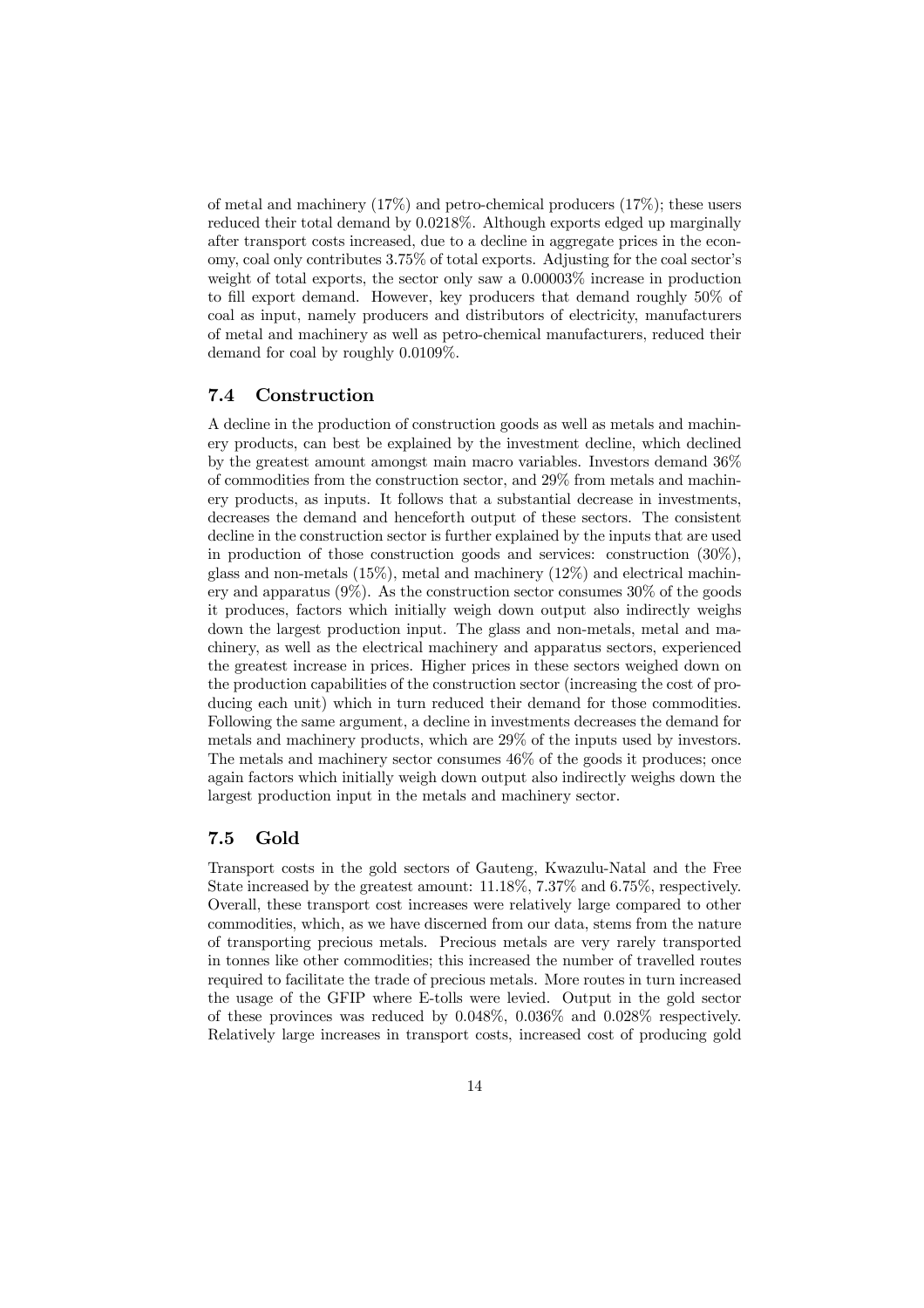in a particular province and finally reduced output in the relevant province. However, in our application of TERM, we have assumed all unrefined gold is exported. The gold sector contributes 7.68% of total exports; adjusting for the gold sector's weight, output in the sector increased with 0.0001%. The small output gain from export demand, explains the increase in gold sector output for those gold producing provinces that did not see relatively high price increases from transport cost increases: North West and Mpumalanga. In absolute terms the increase in output from North West, Mpumalanga and Limpopo (35% of the sector), did little to offset the substantial decreases in output from Gauteng and Free State which dominate 40% and 25% of the sector, respectively. Therefore, concerning the entire gold sector, total output decreased.

#### 7.6 Real Income and Household Demand

Through the causal relationship, higher commodity prices reduce household's real income, which in turn reduce their demand. From our initial assessment of GDP reductions we anticipated that provinces with larger GDP reductions would experience larger household demand reductions. When measuring the combined contribution to real income GDP, labour contributed the greatest amount to the decline in real income, particularly in Gauteng (-0.0031%), Kwazulu-Natal  $(-0.0013\%)$  and the Western Cape  $(-0.001\%)$ . The main reason behind the size of these reductions in real income, originates from each province's relative share of total employment, rather than a weighted share of employment. Changes in the real wage bill give a more weighted share of labour income. Sectors that reduced their demand for labour saw the wage bill decrease by the greatest amount in the following occupancies: operators, craftsmen and agricultural workers. On average the wage bill decreased by 0.039%, 0.030% and 0.029% in each province for these occupancies respectively. Overall Mpumalanga saw the greatest decline in their real wage bill, followed by Gauteng, Limpopo and the Free State, as labour in these provinces have the largest share of operators, craftsmen and agricultural workers. These provinces experienced the greatest decline in household demand. The total decline in the wage bill for each of these provinces was  $0.368\%$ ,  $0.290\%$ ,  $0.283\%$  and  $0.240\%$ respectively.

Households in TERM demand commodities from two broad categories: subsistent and luxury. Changes in the demand for subsistent commodities occurred when the number of households changed (assumed constant in the short term) whilst the demand for luxury commodities were primarily driven by changes in the relative prices and their elasticities. Lower real income reduced total household demand; with lower household, investment and import demand (as noted earlier), aggregate demand in the economy decreased and aggregate prices followed suit. Lower aggregate prices, that is also evident in the reduction of consumer price inflation (-0.10%), increased exports.

The demand for textiles, clothing and footwear barely decreased even though the initial transportation shock to the sector was the second greatest amongst all sectors. The nature of subsistent commodities allowed those high transport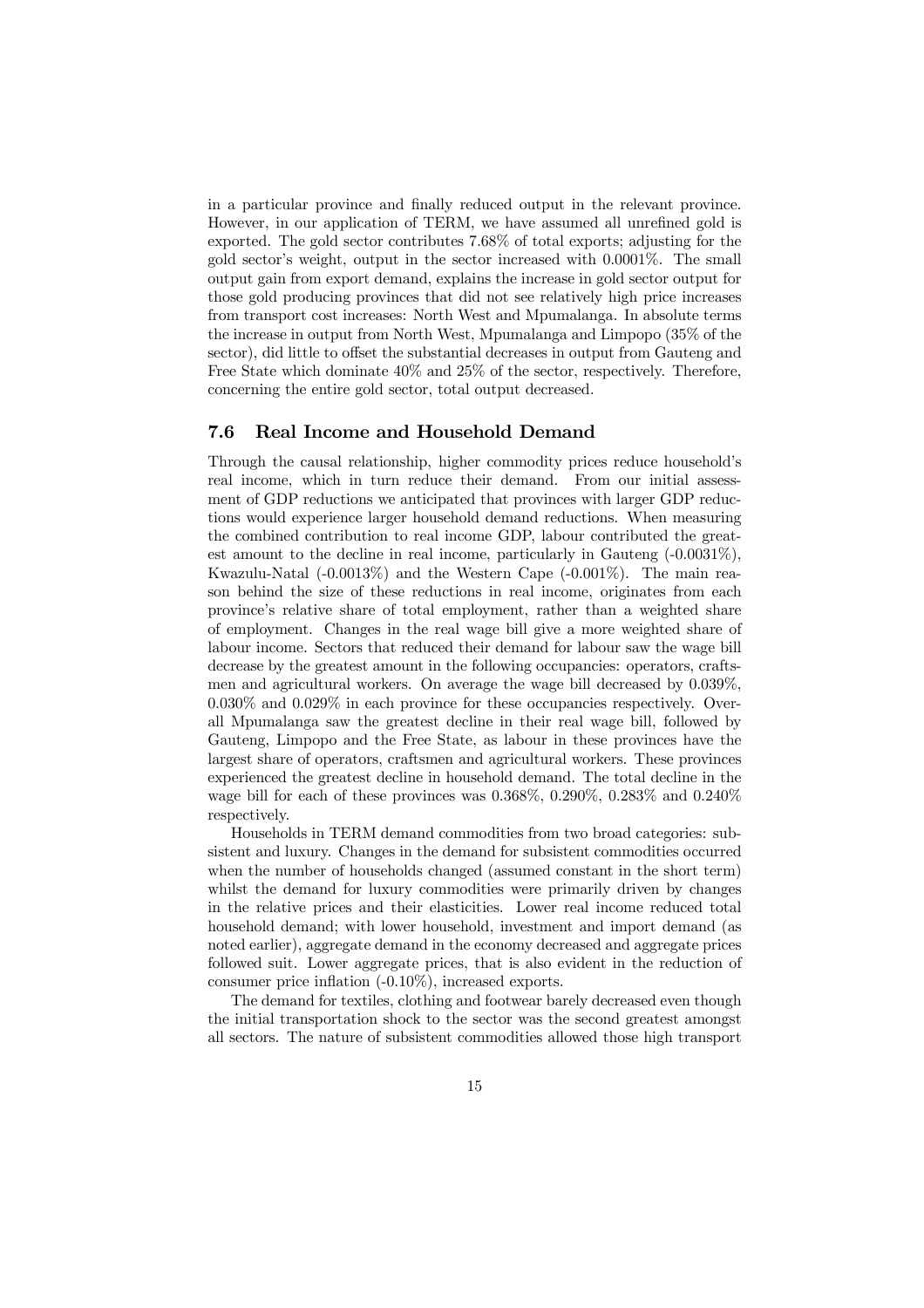cost increases to be translated into muted, though consistent, price increases in all provinces. The sector has the smallest expenditure elasticity of all sectors; even though prices in the sector increased consistently in all provinces and real income decreased, household demand remained resilient. Household demand for glass and non-metal manufactured goods as well as radio and TV products, decreased by the greatest margin amongst commodities. The average provincial decrease in household demand for the sectors was 0.030%, 0.022% respectively.

The commodity price for glass and non-metal products increased by the greatest amount among commodities. However, the initial transport cost increase in the sector was relatively muted; high price increases were rather driven by second and third round price effects. The sector supplies 46% of its production to the construction sector; which, as we have explained, experienced consistent output reductions. Lower demand reduces output in the glass and non-metal sector and eventually prices in the sector increases. In the process of manufacturing glass and non-metals commodities, inputs from the following sectors are used: other mining (33%), glass and non-metals (13%) and transport services (9%). Prices in the other mining sector increased moderately, but by the greatest amount in Gauteng (twice as large as other provinces) where 51% of all glass and non-metal machinery commodities are produced. As the glass and non-metals sector use 13% of the goods it produces, factors which initially increase prices in the sector also indirectly increase prices by adding upward pressure on input costs. Increases in the prices of input commodities caused the glass and non-metals sector to be less competitive, this reduced supply of the sector, and higher prices followed. Finally, high prices and a relatively large expenditure elasticity (fourth largest amongst commodities) caused household demand for glass and non-metal commodities to decrease by the greatest consistent amount amongst commodities. On average households in each province reduced their demand for glass and non-metal manufactured commodities by 0.03%.

Household demand for radio, TV and communication commodities decreased by the second largest amount of all commodities, but this commodity did not experience severe price increases similar to other commodities. The reason for subtle price increases is due to 87% of the sector being imported; lower household demand was rather driven by other factors. These two sectors have the largest expenditure elasticities of all commodities, namely 1.85. Large expenditure elasticities allow even a slight decrease in household income to substantially decrease household demand for those commodities.

## 8 Conclusion and Further Research

This study evaluated the short term economic impact of a direct transport cost increase on industries after the introduction of E-Tolls. Through the causal relationship higher transport costs increased commodity prices, which reduced output in the economy. Commodity prices increased as a result of first round price effects. Second and third round price effects went in both directions,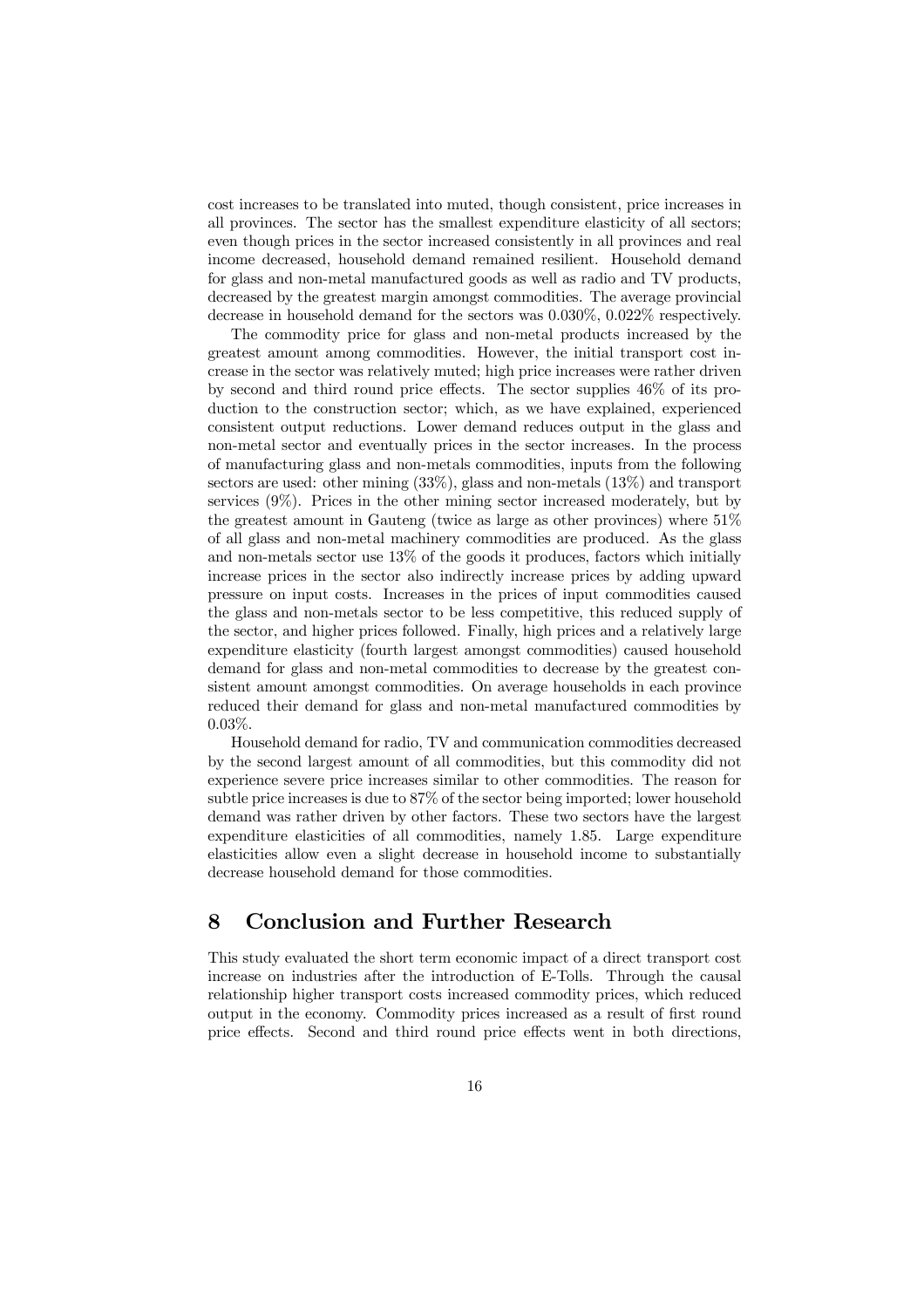the net effect was determined by two substitution effects and an income effect. Producers experienced an increase in their production costs when the cost of transporting commodities increased per unit of output. A reduction in their competitiveness followed. Investors anticipated lower returns as the cost of producing capital increased, and households experienced relatively lower real incomes, and fewer consumption possibilities followed (Haddad and Hewings, 2004).

We conclude that the overall economic impact on household consumption, exports, imports and GDP is negligible. Aggregate prices declined by 0.1%, which is quite small when considering how broad the increase in prices were; we found that most industries in each province experienced transport cost increases. Further, aggregate employment decreased with 0.2%, which is negligible when considering broad cost increases and the current high unemployment level of 25.4% in South Africa (STATSSA, 2014). From our research we conclude that the increase in transport costs as a result of levying E-tolls, is relatively small in comparison to the total transport cost of physically moving commodities; this is the largest contributing factor to negligible changes in main macro variables. Compared to changes in other main macro variables, investments decreased by a relatively large amount namely -0.04%, but even here two important factors have to be taken into consideration. Firstly, in our short term focus we assumed that transport cost increases are driven through labour adjustments and capital was assumed fixed. Later research can evaluate the longer term and even dynamic impact of increasing industries' transport costs. Secondly, this study did not take into account the initial investment of the GFIP, R19.5 billion, as our focus was rather on measuring the short term impact of increasing industries' transport costs.

GDP decreased by the greatest amount in Mpumalanga -0.014%, Gauteng -0.012%, and in the Free State and Limpopo -0.010%. We anticipated that these provinces would experience larger household demand reductions through first and second round price effects that decreases household's real income, and henceforth demand for certain commodities. What is interesting is that Mpumalanga's reduction in GDP is 17% greater than that of Gauteng, and 31% greater than Limpopo and the Free State. We found that provinces that are closer to Gauteng make more frequent use of the GFIP than other provinces; these provinces experience relatively larger transport cost increases and henceforth larger GDP reductions. Apart from each province's use of the GFIP, another major reason for the relative size in regional GDP reductions originate from the share of severely hit industries in each province. This brought Mpumalanga, Gauteng, Limpopo and the Free State under our attention.

Overall Mpumalanga saw the greatest decline in its real wage bill, followed by Gauteng, Limpopo and the Free State (similar to the order of GDP reductions). These provinces have the largest share of operators, craftsmen and agricultural workers; occupancies that were most severely hit. The decline in the real wage bill for each of these provinces was relatively large compared to their GDP reductions: 0.37%, 0.29%, and 0.24% respectively. Given the large reduction in real income, these provinces experienced the greatest decline in household de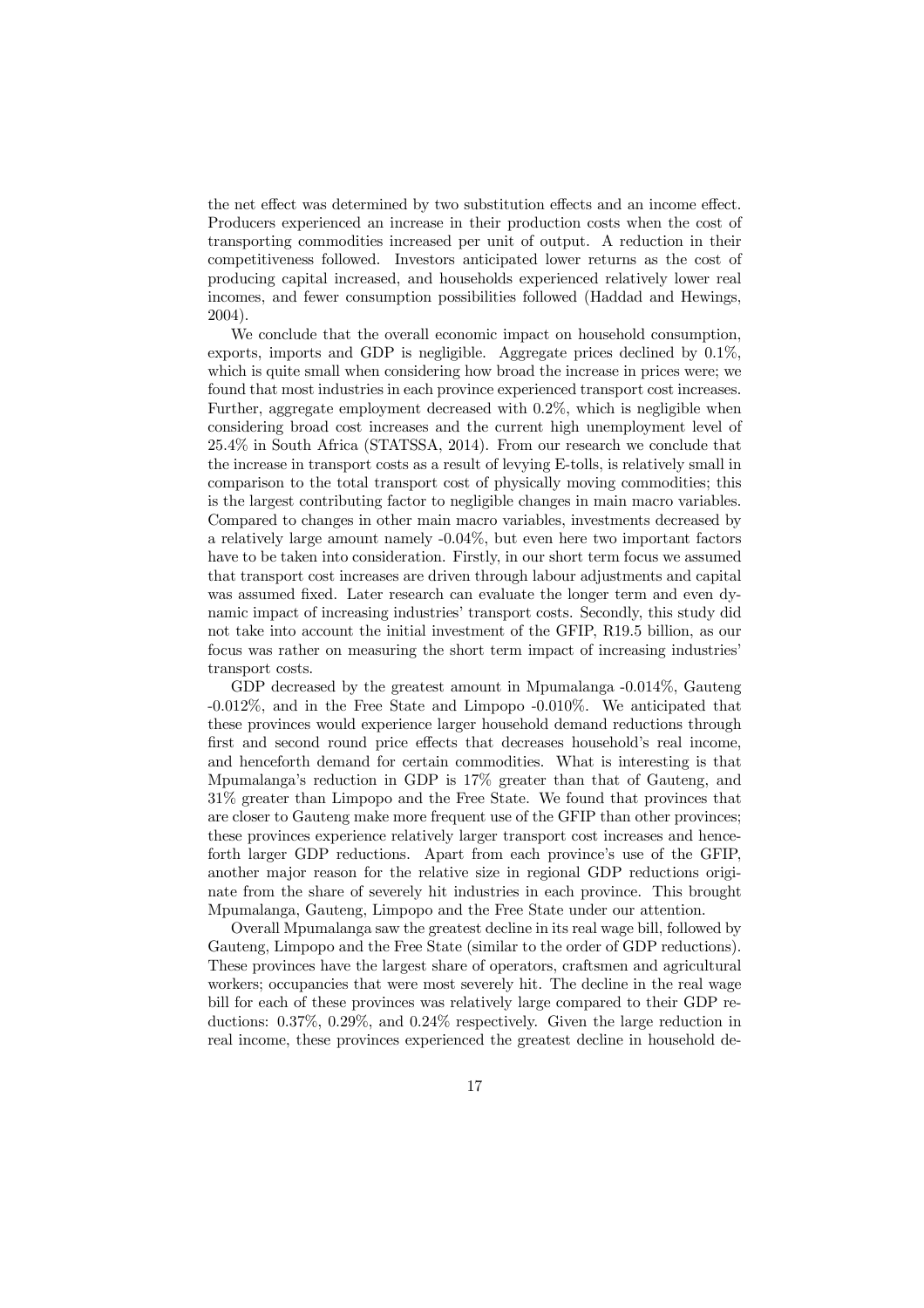mand, as we anticipated. Changes in the demand for subsistent commodities occurred when the number of households changed, whilst the demand for luxury commodities were primarily driven by changes in the relative prices and their elasticities. Household demand decreased by the greatest amount for the following commodities: glass and non-metal products (0.27%), radio and TV products  $(0.20\%)$  and hotels  $(0.11\%)$ . High prices and a relatively large expenditure elasticity caused household demand for glass and non-metal commodities to decrease by the greatest consistent amount amongst commodities. Household demand for radio, TV and communication commodities decreased by the second largest amount amongst all commodities, but this commodity did not experience severe price increases similar to other commodities. The reason for subtle price increases is a result of 87% of the sector being imported. Here, lower household demand was rather driven by household's expenditure elasticity for these goods, which was the highest amongst all commodities, namely 1.85.

Severely hit sectors include transport, metal and machinery, glass and nonmetals, construction and gold. The total decline in these sectors were -0.051%, -0.036%, -0.027%, -0.026%, and -0.023% respectively. Our shock was directly applied to transport services, increasing the cost across all regions, which initially increased the relative price and reduced the demand for those services that finally lead to a consistent reduction in output of the commodity. Except for the direct application of the shock, first and second round effects weighed down further on the production of transport services. These effects include households, who consume the largest share of transport services (21.16%), which experienced a reduction in real income from the shock, which in turn reduced their use of transport services. Overall, firms, who are less competitive after a transport cost increase, produce less, which further reduces the demand for transport services that facilitate the flow of commodities. From the direct cost increase and the nature of consuming transport services in the originating province, provinces experienced a consistent decrease in transport services.

Investments decreased by the greatest margin amongst main macro variables, -0.04%. Investors in turn demand 36% of commodities from the construction sector, and 29% from metals and machinery products, as inputs. It follows that a substantial decrease in investments decreases the demand and henceforth output of these sectors. The consistent decline in the construction sector is further explained by the inputs that are used in production of those construction goods and services: construction (30%), glass and non-metals (15%), metal and machinery  $(12\%)$ . As the construction sector consumes  $30\%$  of the goods it produces, investments which initially weighs down output also indirectly weighs down the largest production input.

Transport costs in the gold sectors of Gauteng, Kwazulu-Natal and the Free State increased by the greatest amount amongst all sectors: 11.18%, 7.37% and 6.75% respectively. These relatively large transport cost increases, originate from the nature of transporting precious metals. Large transport cost increases, increased the cost of producing gold in a particular province and finally reduced output in the relevant province. Output in the gold sector of these provinces was reduced by 0.048%, 0.036% and 0.028% respectively.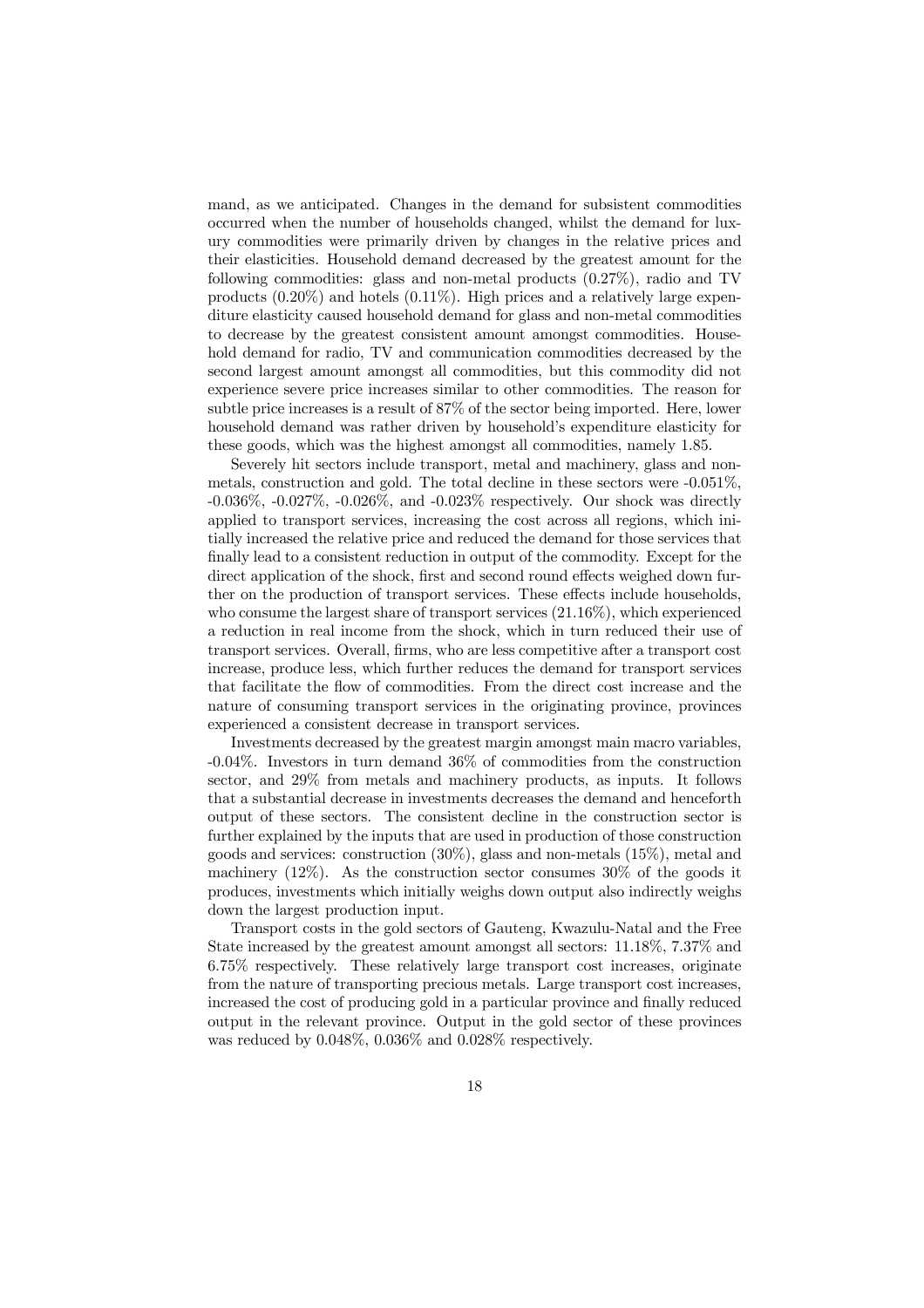Although it was not part of our initial research we have also estimated the changes in indirect costs or benefits on industries and consumers.<sup>11</sup> Simulating our initial direct costs on industries with the technological advancement brought on by the GFIP, and including the direct and indirect costs and benefits to the consumer, a more complete impact on the economy can be evaluated. However, there are two major shortcomings which can be overcome in further research. Firstly, we are only evaluating the short term impact where technology is assumed fixed; a better approach would be to simulate these shocks in the long term. Secondly, the current TERM model is static and does not allow shocks to impact one another in a dynamic manner as time progresses. These shortcomings can partially be overcome by running two separate simulations: a short term simulation for changes in costs and a longer term simulation for changes in technology that incorporates short term changes. However, the lack of dynamics would still not be bridged. Once again our focus is rather on evaluating the short term impact of transport cost changes. Taking this into consideration, the short term impact of direct and indirect costs and benefits to industries as well as consumers, after the GFIP was introduced and E-Tolls were levied, was simulated. The following changes in main macro variables occurred: consumer price inflation decreased with 0.12% and aggregate employment increased with 0.5%. Other macro variables include: household consumption (0.0505%), investments  $(0.0158\%)$ , exports  $(-0.0174\%)$ , imports  $(0.0215\%)$ , and GDP  $(0.0228\%)$ .

Finally, we can conclude that the short term impact of increasing industries' transport costs, as a result of levying E-Tolls, has a marginally negative impact on economic aggregates. However, when considering a more complete set of direct as well as indirect costs and benefits, the economic impact in the short term is positive, but still rather muted.

## References

- [1] Bröcker, J. A. K. & Carsten, S., 2010. Assessing spatial equity and efficiency impacts of transport infrastructure projects. Transportation Research Part B: Methodological, 44(7), pp. 795-811.
- [2] Das, G. G. et al., 2005. Regional impacts of environmental regulations and technical change in the US forestry sector: a multiregional CGE analysis. Forrest Policy and Economics, 7(1), pp. 25-38.
- [3] Department of Transport, 2011. Gauteng Freeway Improvement Project Steering Committee Report. s.l.:s.n.
- [4] Dixon, P., Parmenter, B., Sutton, J. & Vincent, D., 1982. ORANI: A Multisectoral Model of the Australian Economy.. North-Holland, Amsterdam..
- [5] Domingues, E. P., Haddad, E. A. & Hewings, G. J. D., 2003. Sensitivity Analysis in Applied General Equilibrium Models: an Empirical Assess-

 $^{11}\mathrm{These}$  findings are available upon request from the author.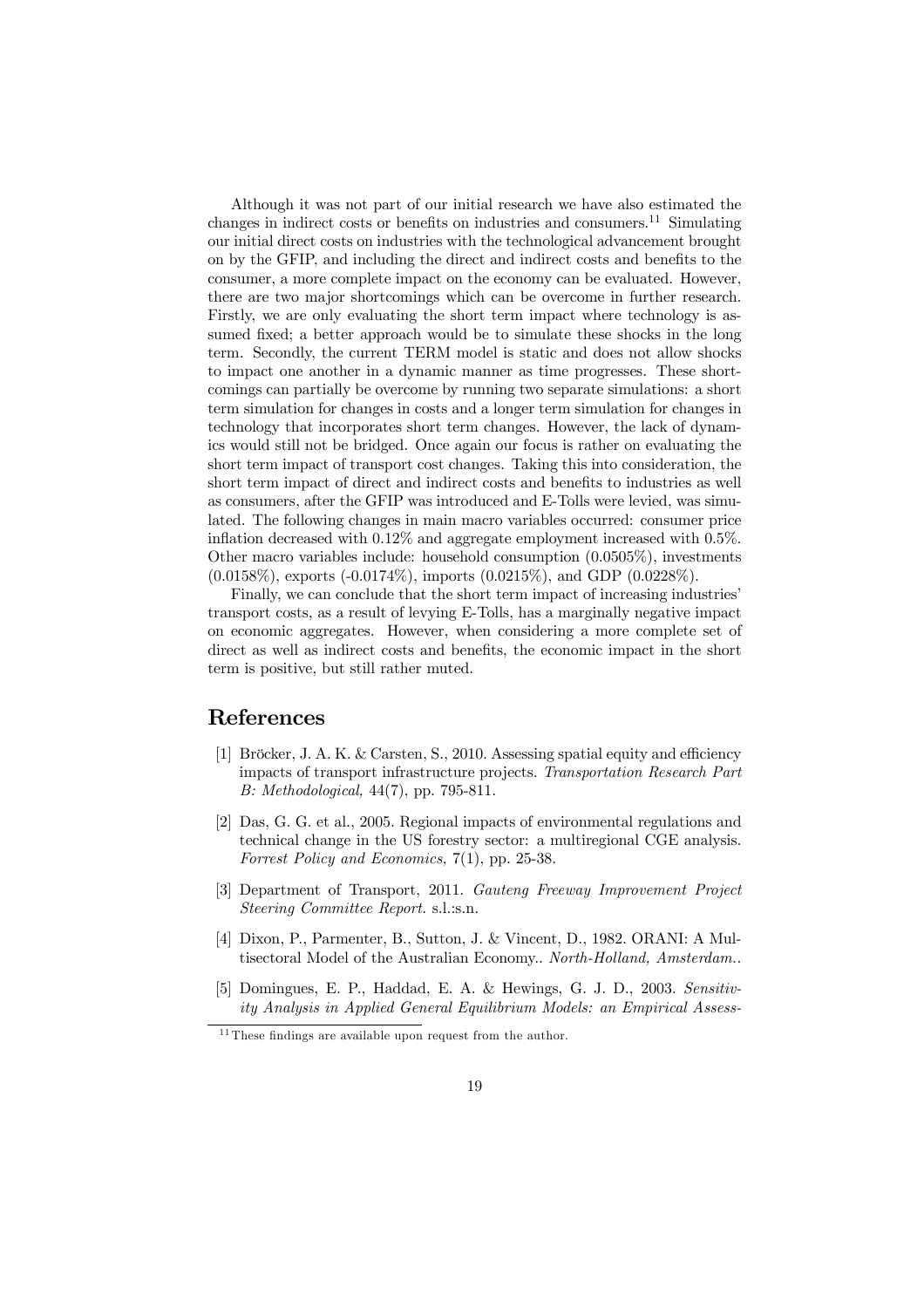ment for MERCOSUR Free Trade Areas Agreements. University of Illinois(Urbana): s.n.

- [6] Donaghy, K. P., 2009. CGE modeling in space: a survey. In: Capello, Roberta, Nijkamp & Peter, eds. Handbook of regional growth and development theories. s.l.:Edward Elgar, Cheltenham, pp. 389-422.
- [7] Economists.co.za, 2011. Consumer impact of the Gauteng Freeway Improvement Program, s.l.: s.n.
- [8] Glyn, W. & Horridge, M., 2007. CGE modelling of the resources boom in Indonesia and Australia using TERM. Quenstown, New Zealand, s.n.
- [9] Haddad, E. A. & Hewings, G. J. D., 2004. Transportation Costs, Increasing Returns and Regional Growth: An Interregional CGE Analysis. s.l., s.n., p. 461.
- [10] Havenga, J. H., 2007. The Development and Application of a Freight Transport Flow Model for South Africa. Stellenbosch University PhD Dissertation, p. 255.
- [11] Havenga, J. H., 2013. The Importance of dissaggregated freight flow forecasts to inform transport infrastructure investments. Journal of Transport and Supply Chain Management.
- [12] Horridge, M., 2003. ORANI-G: A generic Single-Country Computable General Equilibrium Model. Monash University, Australia, Centre of Policy Studies and Impact Project, pp. 1-83.
- [13] Horridge, M., 2011. The TERM model and its data base. *General Paper*, July, Volume G-219, pp. 1-21.
- [14] Horridge, M. J., 1999. A General Equilibrium Model of Australia's Premier City. Centre of Policy Sutdies, Preliminary Working Paper, Volume 74, pp. 1-19.
- [15] Horridge, M., Madden, J. & Wittwer, G., 2005. The impact of the 2002- 2003 drought on Australia. Journal of Policy Modelling, October, 27(3), pp. 285-308.
- [16] Horridge, M. & Wittwer, G., 2007. The Economic Impacts of a Construction Project, using SinoTERM, a Multi-regional CGE model of China. Centre of Policy Studies and the Impact Project, G(164).
- [17] Ishiguro, K. & Inamura, H., 2005. Identification and Elimimenation of Barriers in the Operations and Management of Maritime Transportation. Research in Transportation Economics, Volume 13, pp. 337-368.
- [18] Latorre, M. C., Oscar, B.-R. & Antonio, G. G.-P., 2009. The effects of multinationals on host economics: A CGE approach. Economic Modelling, 26(5), pp. 851-864.